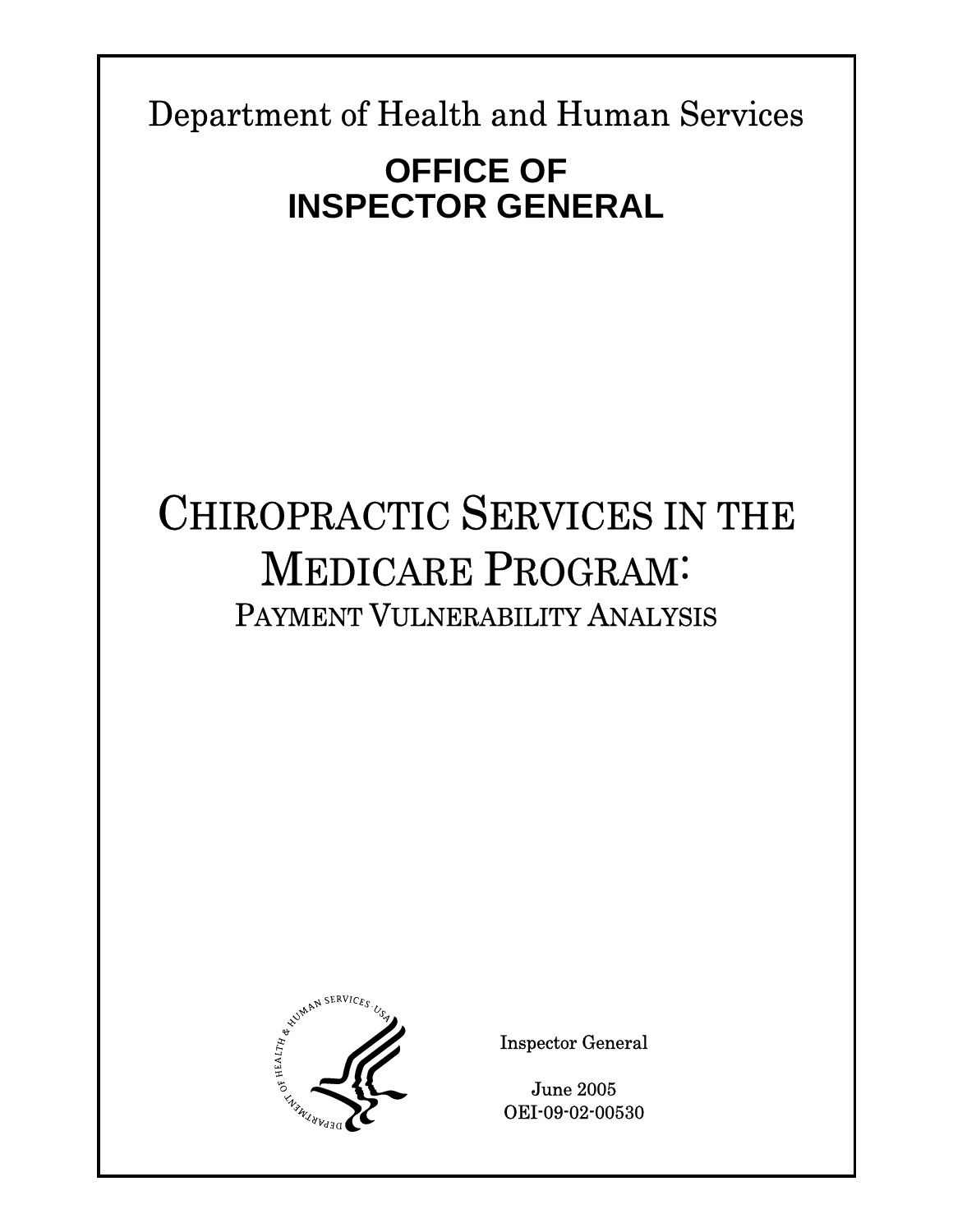# Office of Inspector General

http://oig.hhs.gov

The mission of the Office of Inspector General (OIG), as mandated by Public Law 95-452, as amended, is to protect the integrity of the Department of Health and Human Services (HHS) programs, as well as the health and welfare of beneficiaries served by those programs. This statutory mission is carried out through a nationwide network of audits, investigations, and inspections conducted by the following operating components:

# Office of Audit Services

The OIG's Office of Audit Services provides all auditing services for HHS, either by conducting audits with its own audit resources or by overseeing audit work done by others. Audits examine the performance of HHS programs and/or its grantees and contractors in carrying out their respective responsibilities and are intended to provide independent assessments of HHS programs and operations in order to reduce waste, abuse, and mismanagement and to promote economy and efficiency throughout the department.

# Office of Evaluation and Inspections

The OIG's Office of Evaluation and Inspections (OEI) conducts management and program evaluations (called inspections) that focus on issues of concern to the department, the Congress, and the public. The findings and recommendations contained in the inspections reports generate rapid, accurate, and up-to-date information on the efficiency, vulnerability, and effectiveness of departmental programs. The OEI also oversees State Medicaid fraud control units, which investigate and prosecute fraud and patient abuse in the Medicaid program.

# Office of Investigations

The OIG's Office of Investigations (OI) conducts criminal, civil, and administrative investigations of allegations of wrongdoing in HHS programs or to HHS beneficiaries and of unjust enrichment by providers. The investigative efforts of OI lead to criminal convictions, administrative sanctions, or civil monetary penalties.

# Office of Counsel to the Inspector General

The Office of Counsel to the Inspector General (OCIG) provides general legal services to OIG, rendering advice and opinions on HHS programs and operations and providing all legal support in OIG's internal operations. The OCIG imposes program exclusions and civil monetary penalties on health care providers and litigates those actions within the department. The OCIG also represents OIG in the global settlement of cases arising under the Civil False Claims Act, develops and monitors corporate integrity agreements, develops compliance program guidances, renders advisory opinions on OIG sanctions to the health care community, and issues fraud alerts and other industry guidance.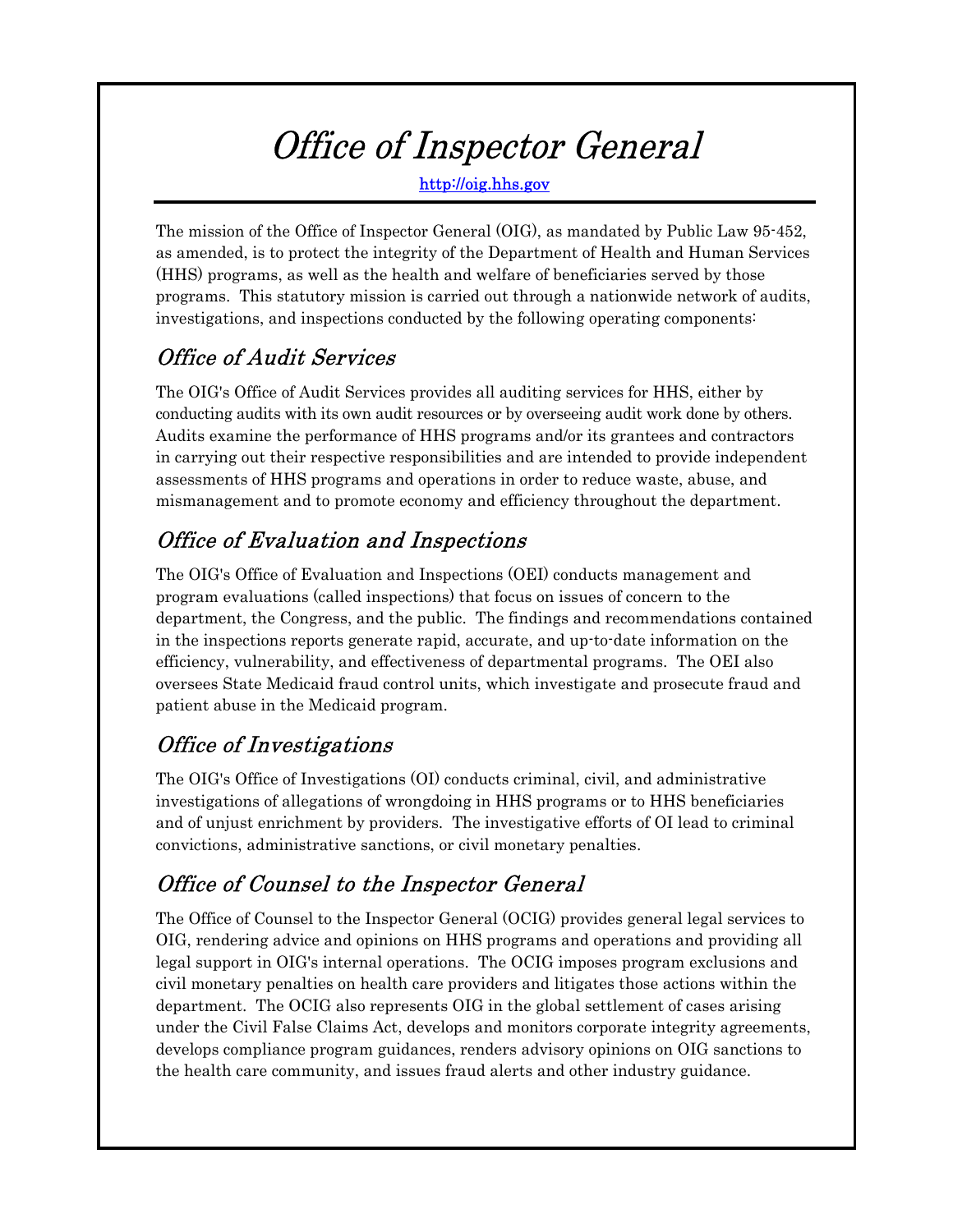# **OBJECTIVE**

To determine the underlying causes of, and potential ways to reduce, vulnerabilities associated with Medicare payments for chiropractic services.

# **BACKGROUND**

In 1972, Congress passed Public Law 92-603, which amended section  $1861(r)$  of the Social Security Act (the Act) to define chiropractors as physicians who are eligible for Medicare reimbursement, but only for manual manipulation of the spine to correct a subluxation, or malfunction of the spine. Federal regulations  $(42 \text{ CFR } \S 410.21(b))$ further limit Medicare payment to treatment of subluxations that result in a neuromusculoskeletal condition for which manual manipulation is appropriate treatment. In addition to these specific provisions, sections 1862(a)(1)(A) and 1833(e) of the Act require that all services billed to Medicare, including chiropractic manipulations, be medically necessary and supported by documentation.

The Medicare Carriers Manual (the Manual) outlines additional coverage criteria for chiropractic services billed to Medicare.1 Pursuant to section 2251.2 of the Manual, the existence of a subluxation must be documented through an X-ray or physical examination and chiropractic services must be provided as part of a written plan of care that should include specific goals and measures to evaluate effectiveness. Section 2251.3 of the Manual states that chiropractic treatment ". . . must provide a reasonable expectation of recovery or improvement of function." The same Manual section states that "... ongoing maintenance therapy is not considered to be medically necessary under the Medicare program," and is therefore noncovered.

Chiropractic has experienced considerable growth in Medicare, from 11.2 million services and \$255 million allowed in 1994 to 21 million services and \$683 million allowed in 2004. In previous studies, published in 1986, 1998, and 1999, the Inspector General found that a

 $<sup>1</sup>$  At the time of our study, the references to the Medicare Carriers Manual were accurate.</sup> The Centers for Medicare & Medicaid Services has since moved to web-based manuals. The Carriers Manual sections cited in this report are now found in the Medicare Benefit Policy Manual, Pub. 100-2, Chapter 15, sections 30.5 and 240.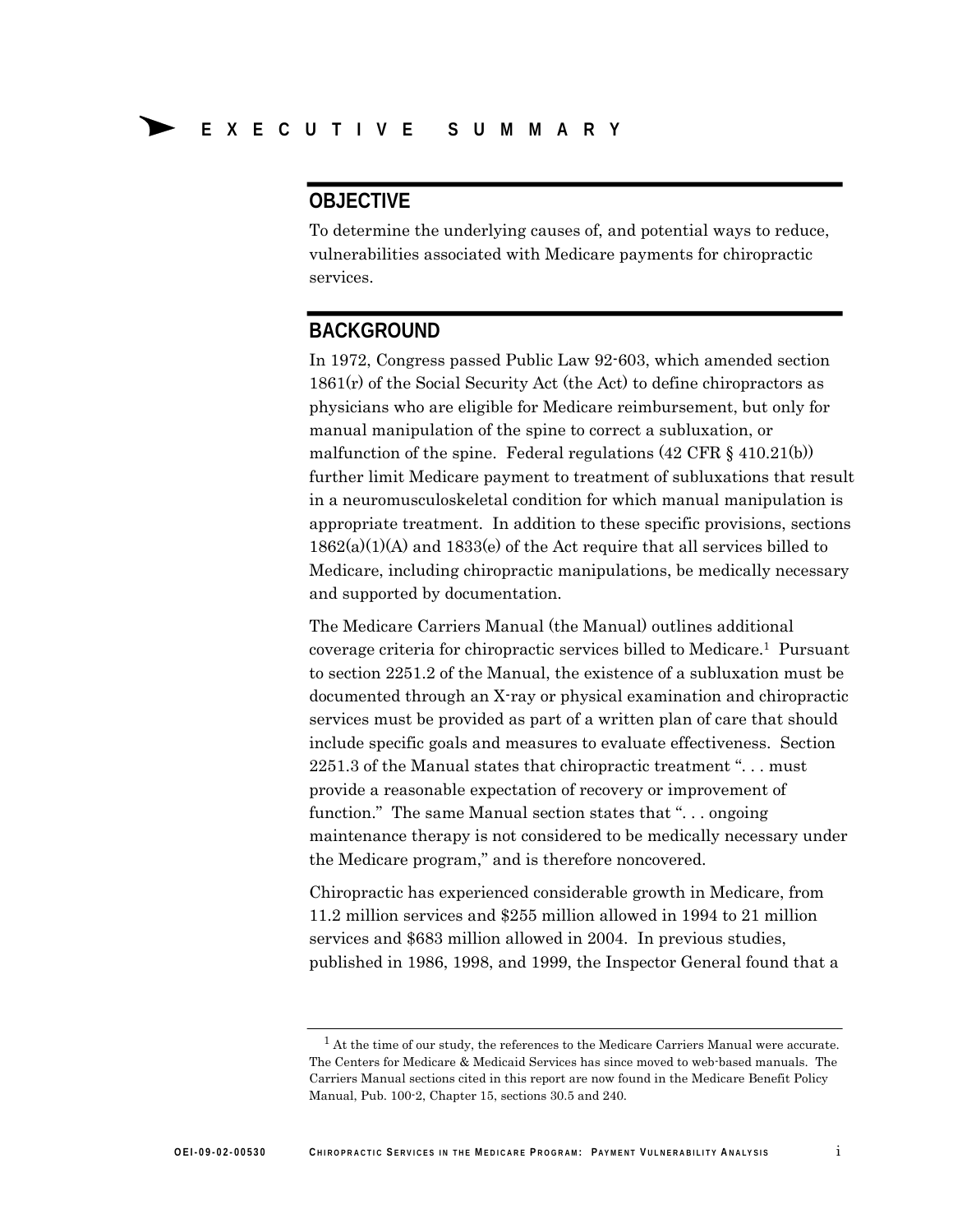significant vulnerability existed in connection with chiropractic services, particularly concerning maintenance care.2

To gain a deeper understanding of the underlying causes of these vulnerabilities and ways to reduce them, we selected a simple random sample of 400 Medicare services (total allowed amount = \$12,638.38) submitted by chiropractors and allowed in 2001. We contracted with practicing chiropractors who reviewed each service according to a standard protocol, which was based on Medicare coverage guidelines and requirements. The review instrument solicited information about the beneficiary's chiropractic treatment as a whole and about the individual sampled service in particular. This enabled the reviewers to determine if the services billed to Medicare were covered, coded correctly, and properly documented. In particular, it enabled the reviewers to determine the extent to which payments were made for maintenance services, which are not covered under Medicare. Based on the results of this review, we also determined the likelihood of services being noncovered depending on the number of services billed per episode of care. Knowing this, Medicare carriers can make informed choices regarding the level of effort to expend in reviewing questionable billings based on billing patterns.

Because we only reviewed services provided by chiropractors in 2001, our sample results cannot be extrapolated to other periods. Accordingly, we make no inferences to chiropractic error rates in subsequent years.

# **FINDINGS**

**Maintenance services were the most common type of noncovered chiropractic services that Medicare paid for in 2001.** Medicare carriers routinely deny all chiropractic claims that do not carry a code for spinal manipulation, which is, by law, the only treatment for which chiropractors may be reimbursed. Our medical reviewers found that although billed with an allowable code, 57 percent of these services did not meet Medicare coverage criteria (i.e., were noncovered). In addition, 16 percent were miscoded or billed at the wrong level of spinal manipulation, and 6 percent were undocumented. Twelve percent had

 $^2$  Utilization Parameters for Chiropractic Treatments (OEI-04-97-00496), Chiropractic Care: Controls Used by Medicare, Medicaid, and Other Payers (OEI-04-97-00490), and Inspection of Chiropractic Services under Medicare (OAI-05-86-00002).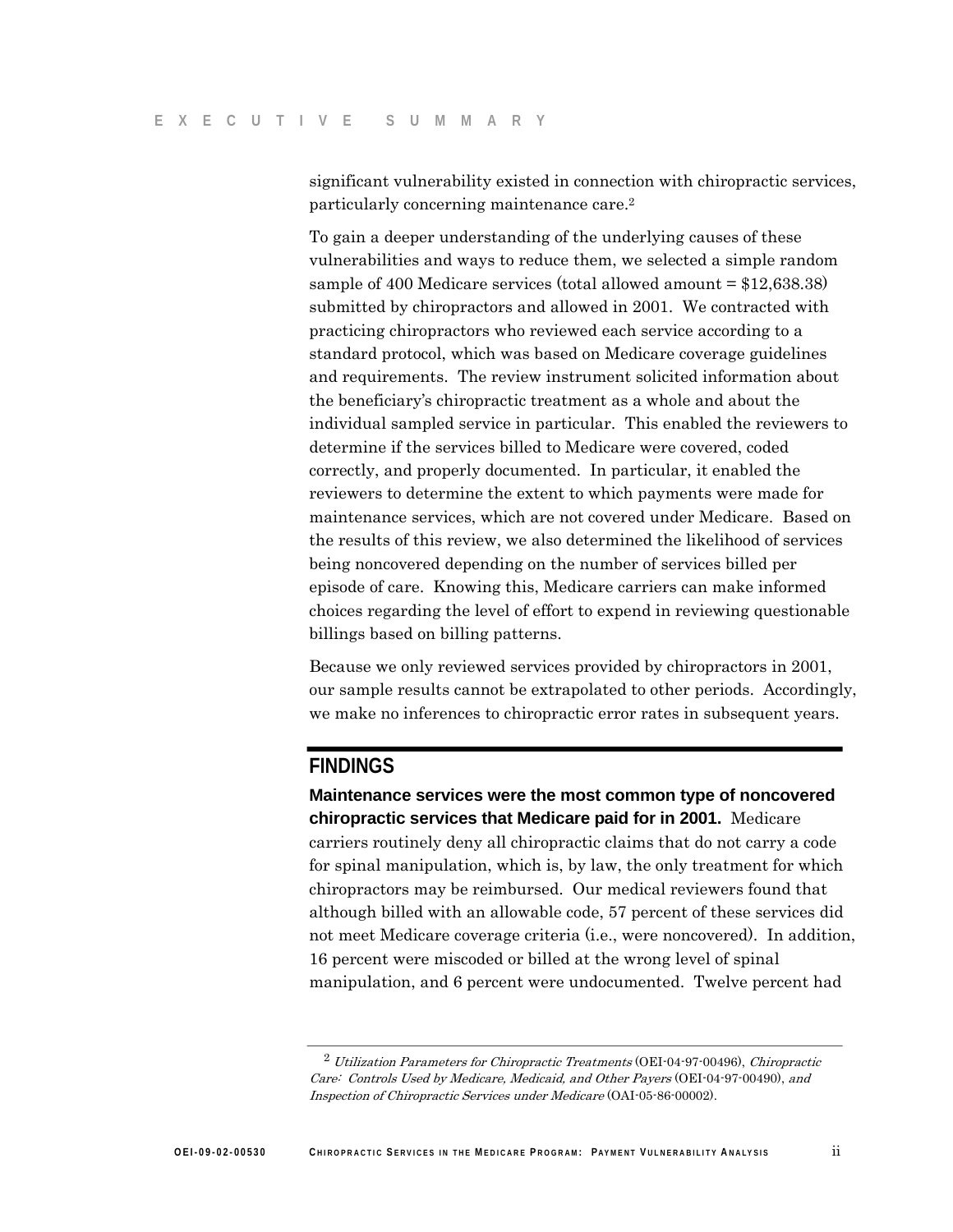multiple errors, yielding an overall error rate of 67 percent, resulting in \$285 million in improper payments.

Medical reviewers determined that the majority of inappropriately paid services were maintenance treatments (\$186 million in allowed payments), which Medicare defines as medically unnecessary, and are therefore not covered. Another 14 percent (\$65 million) were found to be medically unnecessary for other reasons. Medicare also allowed \$24 million for services billed with a spinal manipulation code that were actually extraspinal manipulations or non-manipulative treatment, such as massage. Apart from coverage issues, upcoding was also a significant problem, resulting in a \$15 million overpayment.

**Supporting documentation for chiropractic services rarely met all Medicare Carriers Manual requirements.** The Manual requires that specific supporting documentation be present in the chiropractic record. Nearly 94 percent of chiropractic services, though, lacked at least one of the supporting documentation elements listed in section 2251.2 of the Manual (including those that were completely undocumented). The lack of one or more of these elements did not automatically lead us to conclude a service was noncovered, although these determinations were often related. For instance, 34 percent of chiropractic services were not supported by an evaluation that met the Manual's specific requirements for documenting a subluxation. Most, but not all, of these services were also determined to be noncovered.

**Lack of medical necessity is directly related to service volume.** As chiropractic care extends beyond 12 treatments in a year, it becomes increasingly likely that individual services are medically unnecessary. The likelihood of a service being medically unnecessary increases even more significantly after 24 treatments. Accordingly, identifying and carefully scrutinizing services beyond a certain frequency threshold could result in significant savings. Although frequency-based controls are common among carriers and in the private sector, the Centers for Medicare & Medicaid Services (CMS) does not have a national policy addressing their use.

### **Carrier controls to prevent overutilization are inconsistent.**

Although all carriers have some mechanisms to prevent and recoup improper payments for chiropractic services, a significant vulnerability surrounding this benefit persists.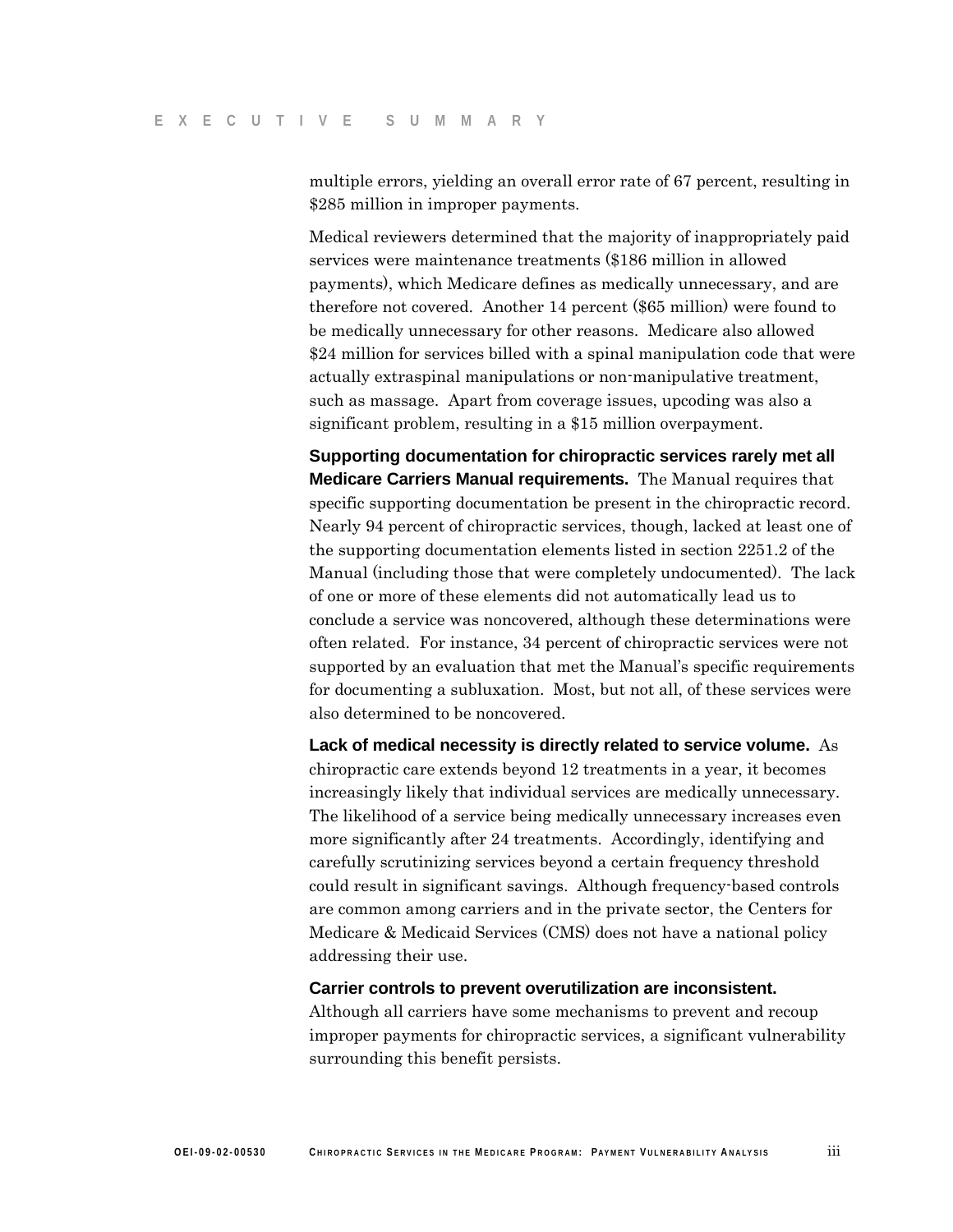# **RECOMMENDATIONS**

Based on the volume of medically unnecessary, undocumented, and noncovered services allowed, chiropractic services represent a significant vulnerability for the Medicare program. Therefore, we recommend that CMS take the following actions:

**Ensure that chiropractic services comply with Medicare coverage criteria.** CMS should require that its carriers or Program Safeguard Contractors conduct service-specific reviews of chiropractic services to identify improper payments. CMS should also implement national frequency-based controls to target high-volume services for review, since our medical review identified a strong correlation between high service volume and lack of medical necessity. When conducting reviews of individual providers, it is imperative that reviewers collect the entire records associated with services selected as part of a service-specific review. Several records we reviewed would have appeared legitimate for any one particular day of service; however, that day's documentation was repeated verbatim for the entirety of the patient's treatment.

**Require that its carriers educate chiropractors on Medicare Carriers Manual requirements for supporting documentation.** Many chiropractors seem unaware of the specific documentation requirements outlined in the Manual. CMS should address this lack of knowledge by directing its carriers to issue provider bulletins reminding chiropractors of their responsibilities.

In addition to these recommendations, we have forwarded information on the noncovered, miscoded, and undocumented services identified in our sample to CMS for appropriate action.

# **AGENCY COMMENTS AND OIG RESPONSE**

In its comments on our draft report, CMS agreed with our findings and recommendations. The agency has clarified its chiropractic coverage criteria and indicated that most carriers are taking steps to reduce chiropractic error rates, including targeted educational efforts and service-specific medical reviews. In addition, as of October 1, 2004, CMS has required that chiropractors use the –AT modifier to indicate that a service is not maintenance; only claims to which this modifier is attached are payable.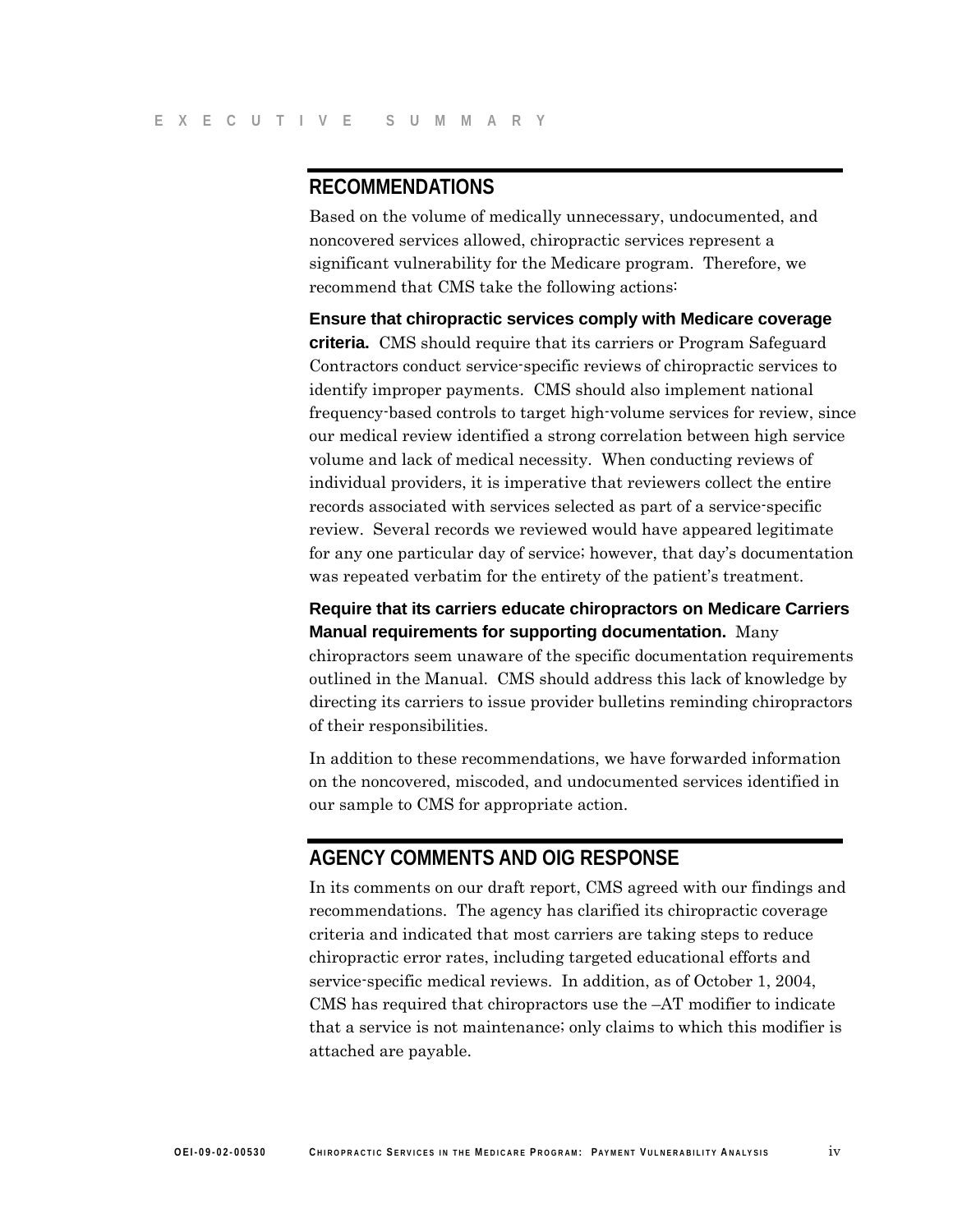We appreciate CMS's response to our report, and support the steps the agency is currently undertaking to help prevent paying for noncovered, miscoded, and undocumented services.

CMS noted in its comments that while this Office of Inspector General (OIG) study projected that 67 percent of the chiropractic services allowed by Medicare did not meet program requirements, CMS's Comprehensive Error Rate Testing (CERT) program identified a claims paid error rate of approximately 16 percent for claims submitted by chiropractors in 2002. CMS further noted that differences in the methodological approaches accounted for the significantly different rates. CMS recognized that OIG's review of a beneficiary's entire course of treatment enabled us to determine that approximately 40 percent of all chiropractic services are attributable to maintenance care, and thus are not covered under Medicare. In contrast, the CERT paid claims error rate is based on a review of a single claim, which limits its ability to detect uncovered maintenance costs.

We agree with CMS and would like to emphasize that the purpose of this inspection was to determine the underlying causes of, and potential ways to reduce, vulnerabilities associated with payments for chiropractic services. It was not designed to reproduce, or to review, the CERT paid claims error rate. In addition to the different methodological approaches that are noted above, the CERT used 2002 data, whereas our data was drawn from 2001. Hence, our results cannot be compared directly to the CERT program results.

Furthermore, chiropractic payment errors, while a significant vulnerability, contribute only minimally to the overall CERT national paid claims error rate. Medicare allowed approximately \$191 billion for Medicare fee-for-service claims in 2001. Chiropractic services accounted for \$500 million, or 0.26 percent of this amount. Therefore, the chiropractic-specific error rate has minimal influence on the overall CERT error rate for fee-for-service claims.

Given that Medicare payments for chiropractic services have continued to increase since 2001, the need for a more effective way to eliminate inappropriate maintenance payments is crucial. We recognize that it may not be practical for the CERT program to expend its limited resources to collect the extensive documentation that we used in our review. Therefore, in the future, CMS may wish to conduct additional studies outside the scope of the CERT program to determine costefficient ways to address chiropractic payment errors.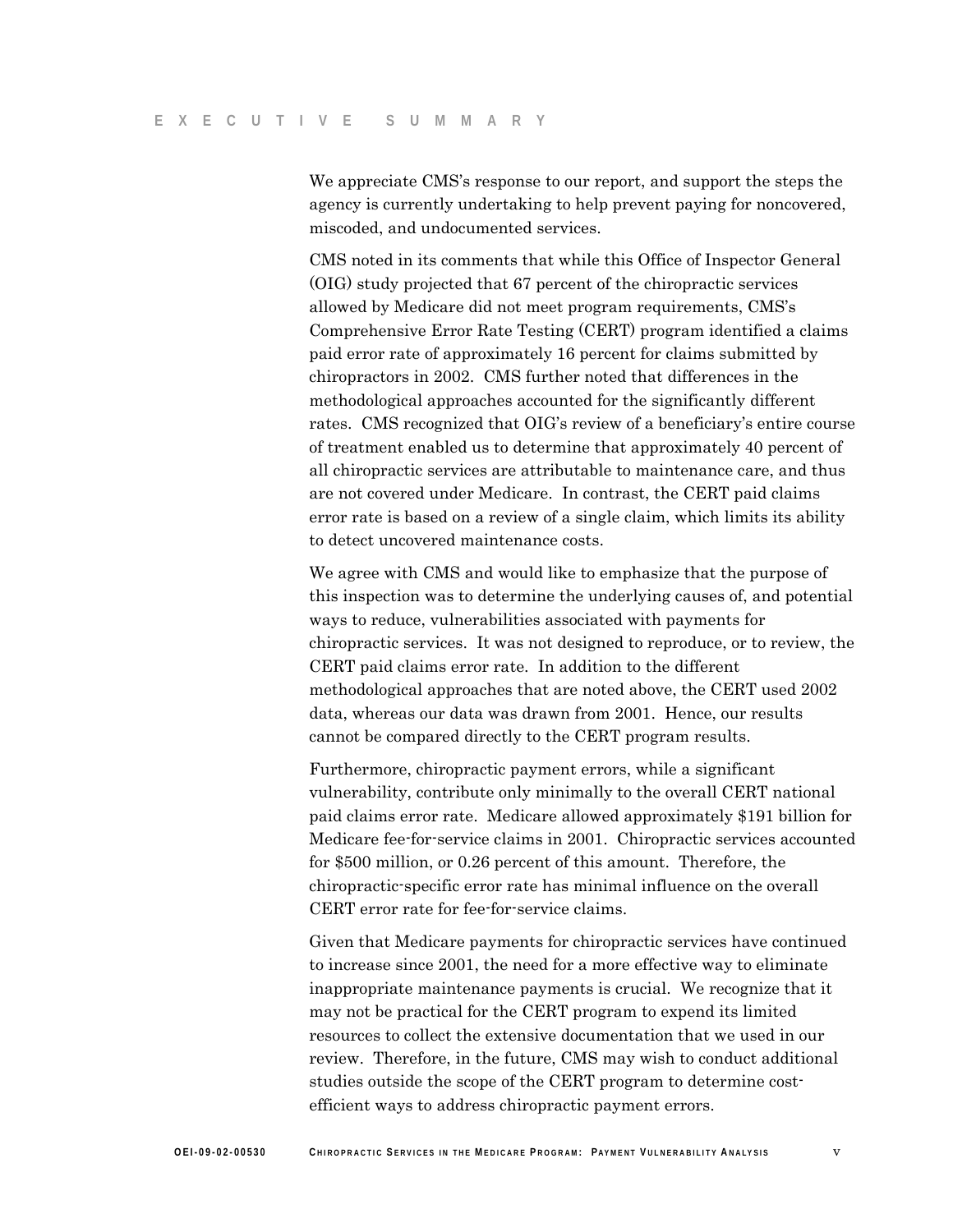# ∆ **T A B L E O F C O N T E N T S**

| 19                                                                                                                                                                    |
|-----------------------------------------------------------------------------------------------------------------------------------------------------------------------|
|                                                                                                                                                                       |
|                                                                                                                                                                       |
| B. Further Discussion of the Effects of Removing the X-ray<br>$Requirement \dots \dots \dots \dots \dots \dots \dots \dots \dots \dots \dots \dots \dots \dots$<br>24 |
|                                                                                                                                                                       |
|                                                                                                                                                                       |
|                                                                                                                                                                       |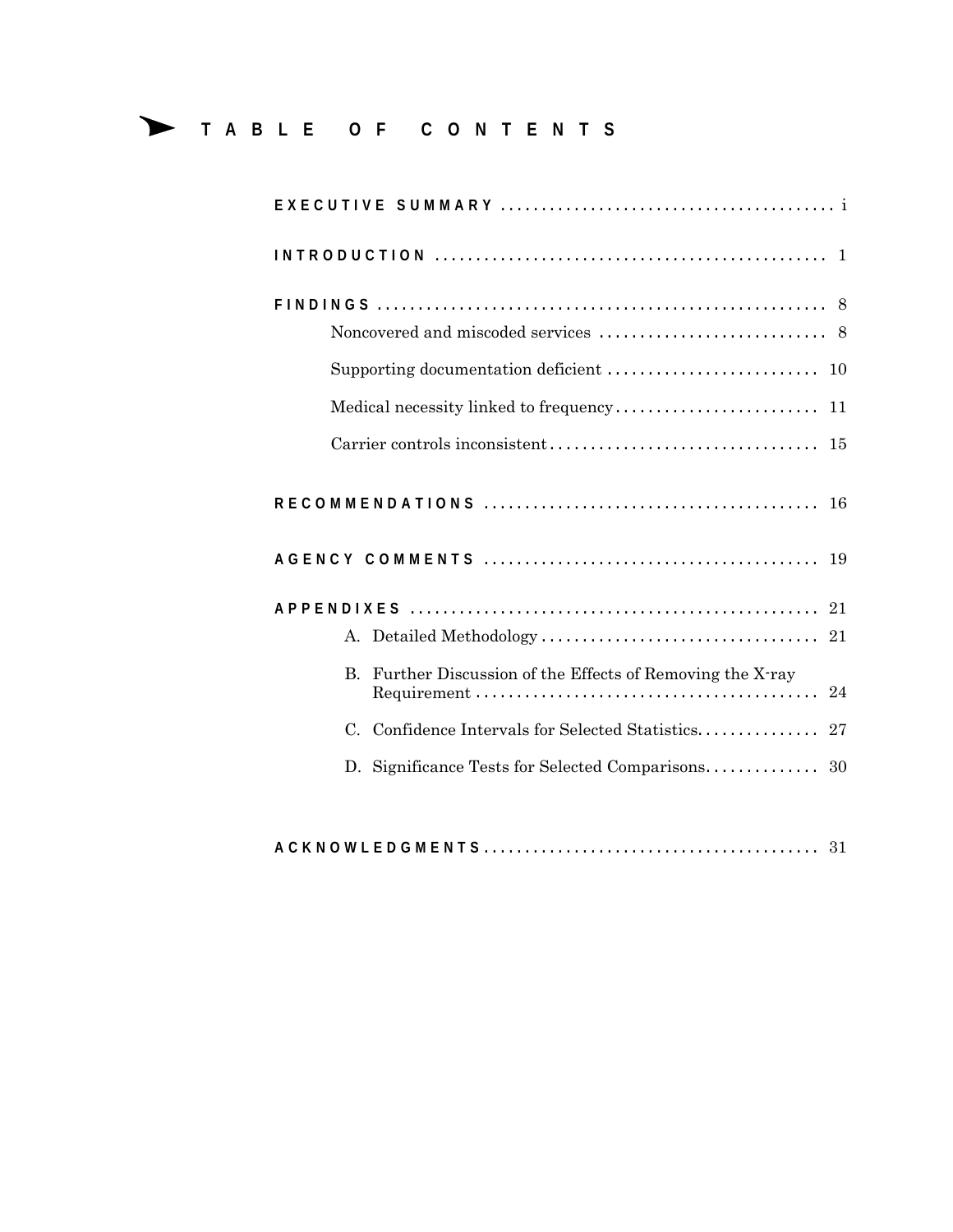# **OBJECTIVE**

To determine the underlying causes of, and potential ways to reduce, vulnerabilities associated with Medicare payments for chiropractic services.

# **BACKGROUND**

### **Chiropractic: History and Practice**

According to the American Chiropractic Association, the profession's largest association, chiropractic is "a form of health care aimed primarily at enhancing a patient's overall health and well-being without the use of drugs or surgery."3 Central to chiropractic philosophy and practice is the use of manual manipulation to correct a subluxation of the spine. Etymologically, the term "subluxation" simply means a partial dislocation of a joint. Although a single standard definition of subluxation in the chiropractic context does not exist, the term is generally used by chiropractors to describe "a complex of functional and/or structural and/or pathological articular changes that compromise neural integrity and may influence organ system function and general health."4

Chiropractic has established itself and grown as a profession since it was founded in 1895. The practice is now licensed in all 50 States, and at least 16 accredited chiropractic colleges confer Doctor of Chiropractic degrees on their graduates. In 1970, there were approximately 13,000 licensed chiropractors in the United States. According to the Bureau of Labor Statistics, that number grew to 50,000 in 2000. Both the Bureau and the American Chiropractic Association predict that the number of chiropractors will continue to increase in the future.

Patients most often seek out chiropractors for treatment of back pain, especially low back pain. Low back pain is a pervasive American health

<sup>&</sup>lt;sup>3</sup> "Chiropractic: A Rapidly Growing Profession." Consumers/Media. American Chiropractic Association. Retrieved October 23, 2003,

http://www.amerchiro.org/media/growing\_profession.shtml. 4 "Chiropractic Paradigm." Association of Chiropractic Colleges. Retrieved October 24, 2003, http://www.chirocolleges.org/missiont.html.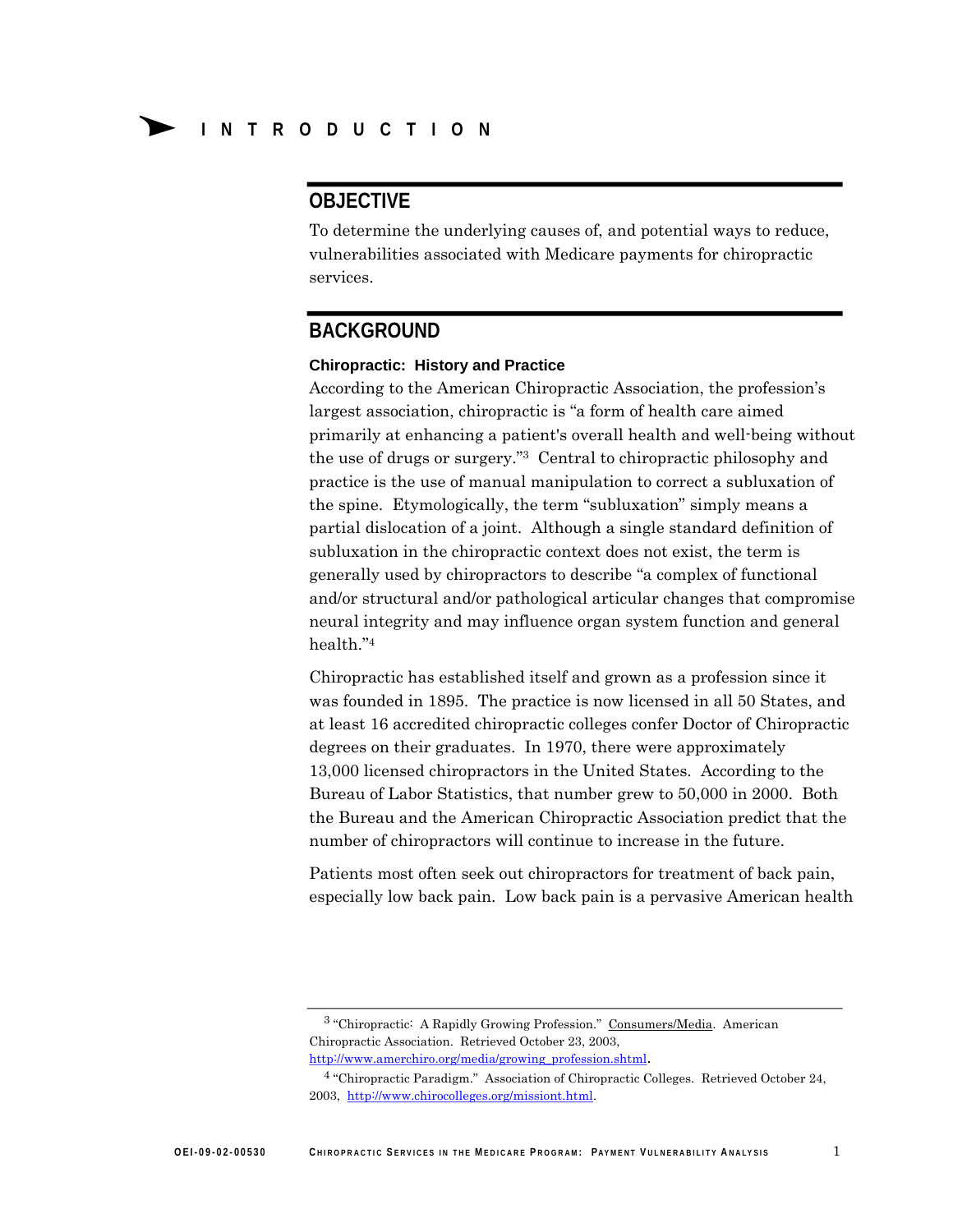problem, from which approximately 31 million citizens suffer at any given time.5

**Medicare Coverage of and Requirements for Chiropractic Services**  General provisions of the Social Security Act (the Act) govern Medicare reimbursement of all services, including chiropractic services. Section  $1862(a)(1)(A)$  of the Act states that "... no payment may be made [under the Medicare title for services that] are not reasonable and necessary for the diagnosis or treatment of illness or injury or to improve the functioning of a malformed body member." Section 1833(e) requires that providers furnish "such information as may be necessary in order to determine the amounts due" in order to receive Medicare payment. Related regulations at 42 CFR § 411.15(k) and 42 CFR § 424.5(a)(6) implement these provisions of Federal law.

On October 30, 1972, Congress passed the Social Security Amendments of 1972, extending Medicare reimbursement to chiropractors, but only for manual manipulation of the spine to correct a subluxation demonstrated by an X-ray.<sup>6,7</sup> Federal regulations  $(42 \text{ CFR} \text{ § } 410.21 \text{ (b)})$ further limit Medicare chiropractic coverage to treatment of subluxations that result in a neuromusculoskeletal condition for which manual manipulation is appropriate treatment. Restricting reimbursement to spinal manipulation means Medicare may pay chiropractors for only three Current Procedural Terminology (CPT) codes: 98940 (Chiropractive Manipulative Treatment; spinal, one to two regions), 98941 (three to four regions), and 98942 (five regions). In 2001, CPT code 98942 accounted for fewer than 10 percent of the chiropractic services allowed by Medicare, with each of the lower-level CPT codes accounting for approximately 45 percent of the total.

The Balanced Budget Act of 1997 removed the X-ray requirement as of January 1, 2000, and instructed the Secretary of the Department of Health and Human Services to establish utilization guidelines for

<sup>5</sup> Jensen, M., M. Brant-Zawadzki, N. Obuchowski, et al. "Magnetic Resonance Imaging of the Lumbar Spine in People Without Back Pain." New England Journal of Medicine 1994; vol. 331: 69-116. Cited in: "Back Pain Statistics." American Chiropractic Association. Retrieved October 24, 2003, http://www.amerchiro.org/media/whatis/benefits.shtml.

<sup>6</sup> Note that no payment is provided to chiropractors for services other than manual manipulation of the spine; i.e., X-rays and other diagnostic tests are not covered services when performed by chiropractors.

<sup>7</sup> The chiropractic provisions (section 273) of the Social Security Amendments of 1972 modified section  $1861(r)(5)$  of the Act.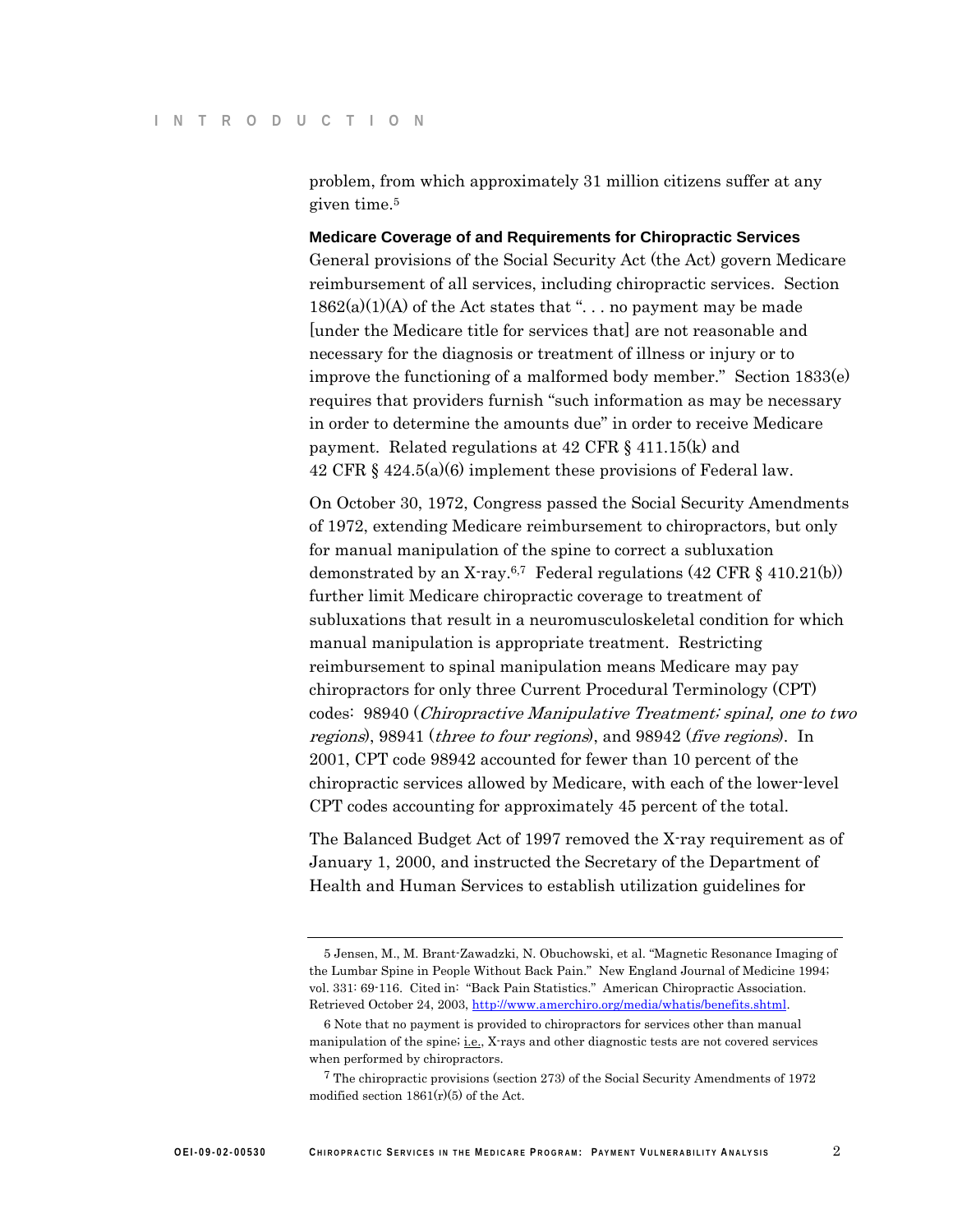subluxations not evidenced by an X-ray. Guidelines for demonstrating a subluxation are found in section 2251.2 of the Medicare Carriers Manual (the Manual).8 The Manual defines a subluxation as "a motion segment, in which alignment, movement integrity, and/or physical function of the spine are altered although contact between joint surfaces remains intact." If used, an X-ray generally must be taken between 12 months before and 3 months after the start of treatment. A physical examination must identify at least two criteria for treatment, one of which must be asymmetry/misalignment or a range of motion abnormality. The other criterion can be pain/tenderness or changes in the associated soft tissue.

No matter how the presence of a subluxation is established, section 2251.3 of the Manual stipulates that beneficiaries also must present "a significant health problem in the form of a neuromusculoskeletal condition necessitating treatment, and the manipulative services rendered must have a direct therapeutic relationship to the patient's condition and provide reasonable expectation of recovery or improvement of function." Furthermore, section 2251.3 of the Manual states that "... [a] treatment plan that seeks to prevent disease, promote health and prolong and enhance the quality of life, or therapy that is performed to maintain or prevent deterioration of a chronic condition is not a Medicare benefit. Once the maximum therapeutic benefit has been achieved for a given condition, ongoing maintenance therapy is not considered to be medically necessary under the Medicare program." In other words, Medicare covers only treatment of acute or chronic subluxations, not preventive or maintenance care.9 The Manual also lists eight absolute and five relative contraindications regarding manual manipulation of the spine, such as acute fractures of the spine or severe demineralization of the bones. Such conditions preclude the use of or impart significant risk to spinal manipulation.

Section 2251.2 of the Manual requires that chiropractors document an initial history of the patient's complaint and establish a treatment plan.

<sup>8</sup> At the time of our study, the references to the Medicare Carriers Manual were accurate. The Centers for Medicare & Medicaid Services has since moved to web-based manuals. The Carriers Manual sections cited in this report are now found in the Medicare Benefit Policy Manual, Pub. 100-2, Chapter 15, sections 30.5 and 240.

 $9$  Revisions to the Medicare Carriers Manual issued on May 28, 2004, further clarify the definition of maintenance care. Since our inspection focused on services provided in 2001, we cite here the definition effective during that year.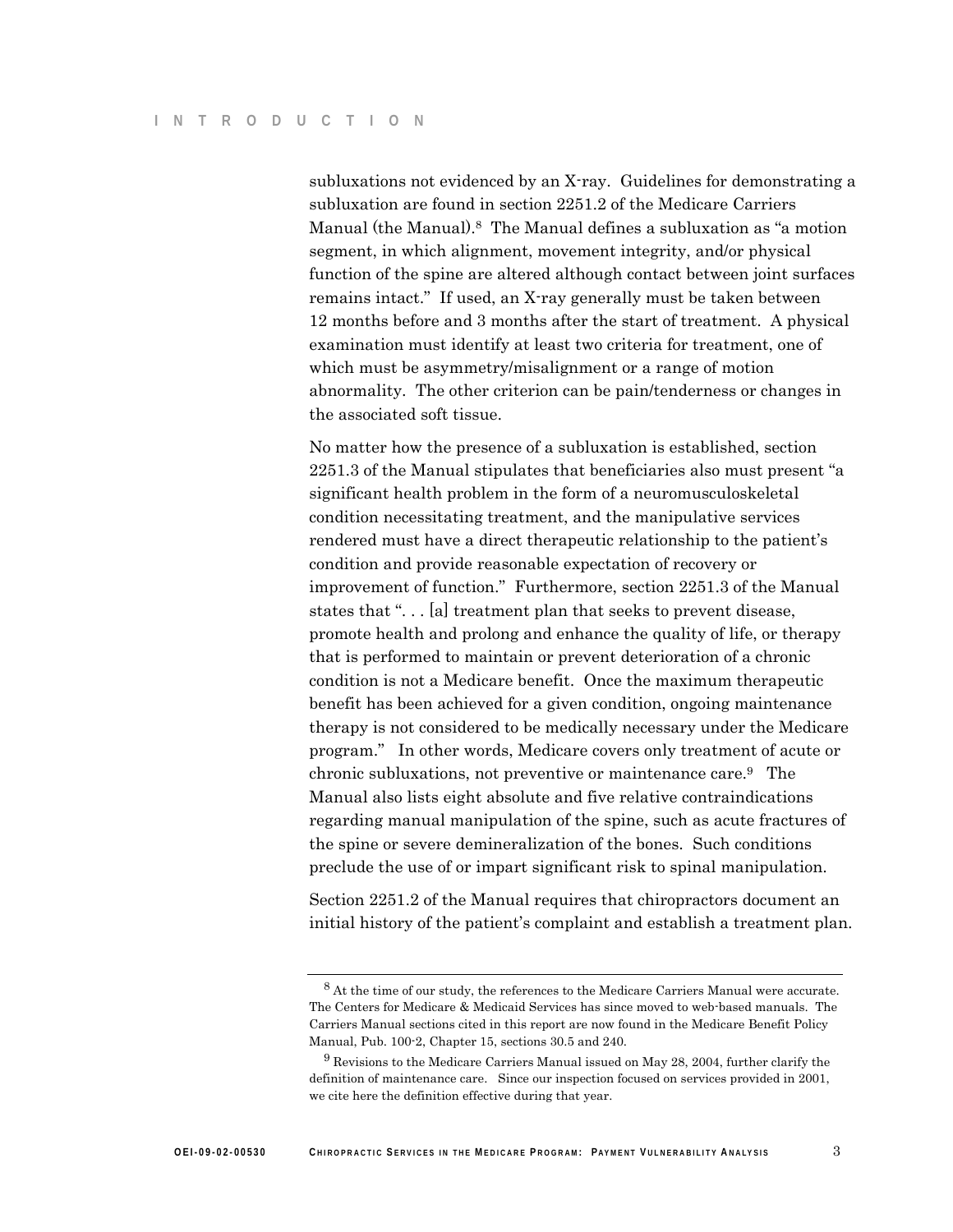The treatment plan should include the expected duration and frequency of the patient's treatment, specific treatment goals, and objective measures against which to evaluate effectiveness. Though supporting documentation must be kept in the medical record, it need not normally be submitted to the carrier for a claim to be processed and paid.

## **Growth in Medicare Chiropractic Services**

Medicare reimbursement of chiropractic services has increased dramatically in recent years. In 1994, the program allowed \$255 million for 11.2 million services for chiropractic manipulation. By 2004, those numbers had grown to \$683 million and 21 million services allowed. As shown in Figure 1, the rate of growth in annual services and dollars allowed has accelerated since the X-ray requirement was lifted in 2000. For a detailed analysis on the effect of removing the X-ray requirement, see Appendix B.



reimbursement for chiropractic has grown more rapidly

> Source: National Claims History Part B 1 Percent Files, 1994 – 2002 and Medicare Part B Extract and Summary System, 2003 - 2004

### **Prior Inspector General Work**

In November 1999, the Office of Inspector General (OIG) responded to a request from the Centers for Medicare & Medicaid Services (CMS) to analyze the potential impact of establishing chiropractic utilization review thresholds at either 18 or 12 treatments per year. In Utilization Parameters for Chiropractic Treatments (OEI-04-97-00496), OIG concluded that the proposed thresholds would have saved Medicare \$19.4 million and \$30.2 million, respectively, in 2000, and that relatively few beneficiaries would be affected by either parameter.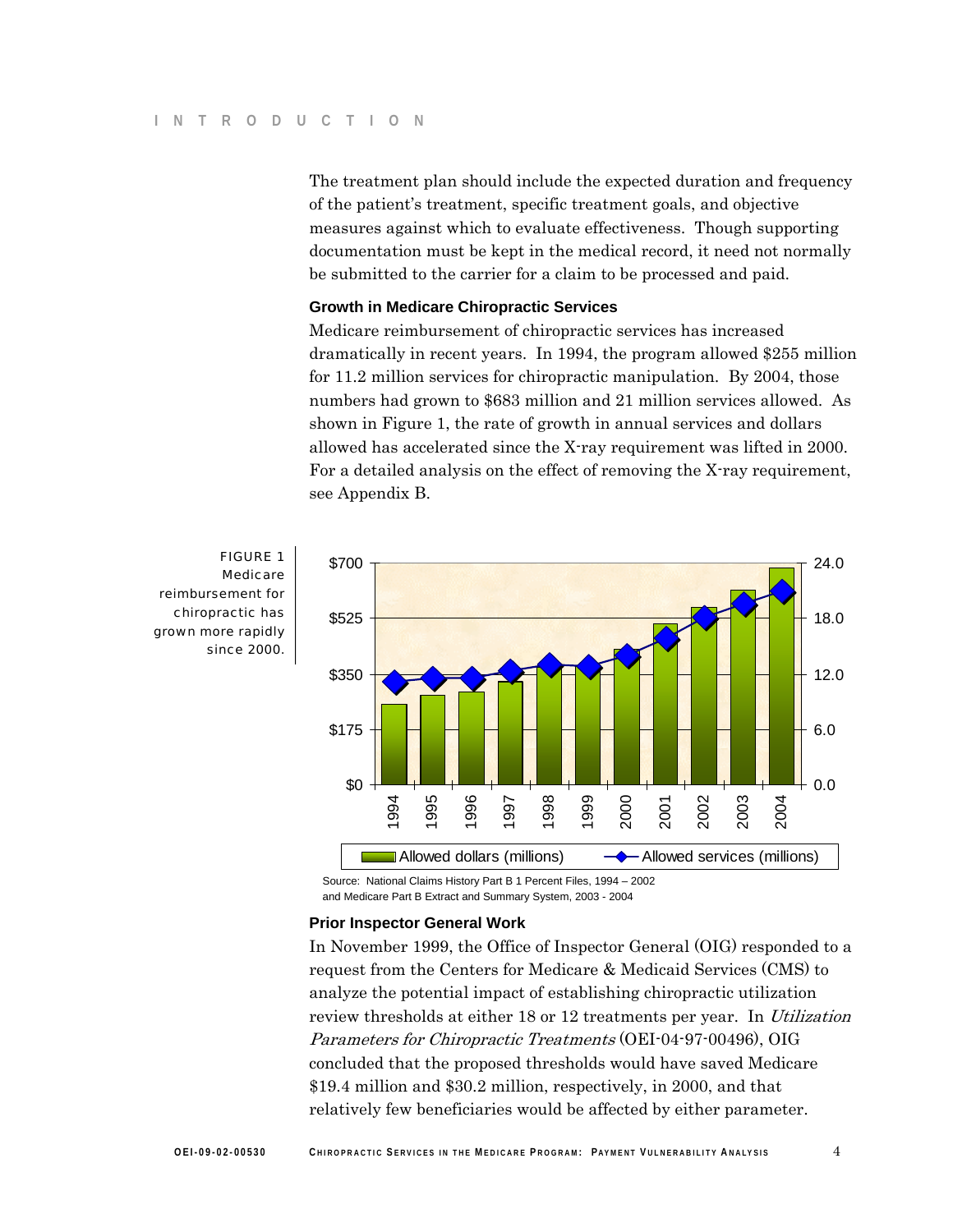Therefore, OIG recommended that CMS institute a national utilization review threshold of 12 services per year. CMS ultimately did not adopt a national frequency threshold and continues to leave the matter to individual carriers' discretion.

In September 1998, OIG released a report entitled *Chiropractic Care*: Controls Used by Medicare, Medicaid, and Other Payers (OEI-04-97-00490). Based on an analysis of the National Claims History Data File, the OIG estimated that \$68 million of the \$294 million Medicare spent on chiropractic treatments in 1996 was for chiropractic maintenance treatments.

In 1986, OIG released a report entitled *Inspection of Chiropractic* Services under Medicare (OAI-05-86-00002). OIG found that because of disagreement about the ability of an X-ray to reveal a subluxation, the existing X-ray requirement was not well enforced, might actually have been unenforceable, and was highly conducive to abuse. In addition, the report described a lack of standards within the chiropractic profession and a number of questionable practices. For these reasons, OIG concluded that chiropractic constituted a serious vulnerability to the Medicare program.

# **METHODOLOGY**

We used multiple methodologies to accomplish our objectives. The primary method was medical review of chiropractic records. We also interviewed carriers, analyzed historical claims data, and accessed external Government data sources. Point estimates with confidence intervals for selected statistics and the results of statistical tests for selected comparisons from the findings are contained in Appendixes C and D, respectively.

## **Medical Review**<sup>10</sup>

We defined our universe as 91 percent of services provided by chiropractors in 2001 and allowed by Medicare.<sup>11</sup> This universe

 $10$  For a more detailed discussion of the medical review methodology, refer to Appendix A.

 $11$  A data processing error prevented us from using 100 percent of claims. The original data was contained in five compressed files. We decompressed these files and merged them into a single population data set. However, one of the smaller files failed to read into our population data set correctly, and therefore, contributed far fewer claims than expected to the population. Most of the omitted claims were for beneficiaries with Medicare numbers associated with the Railroad Retirement Board or the State of Massachusetts.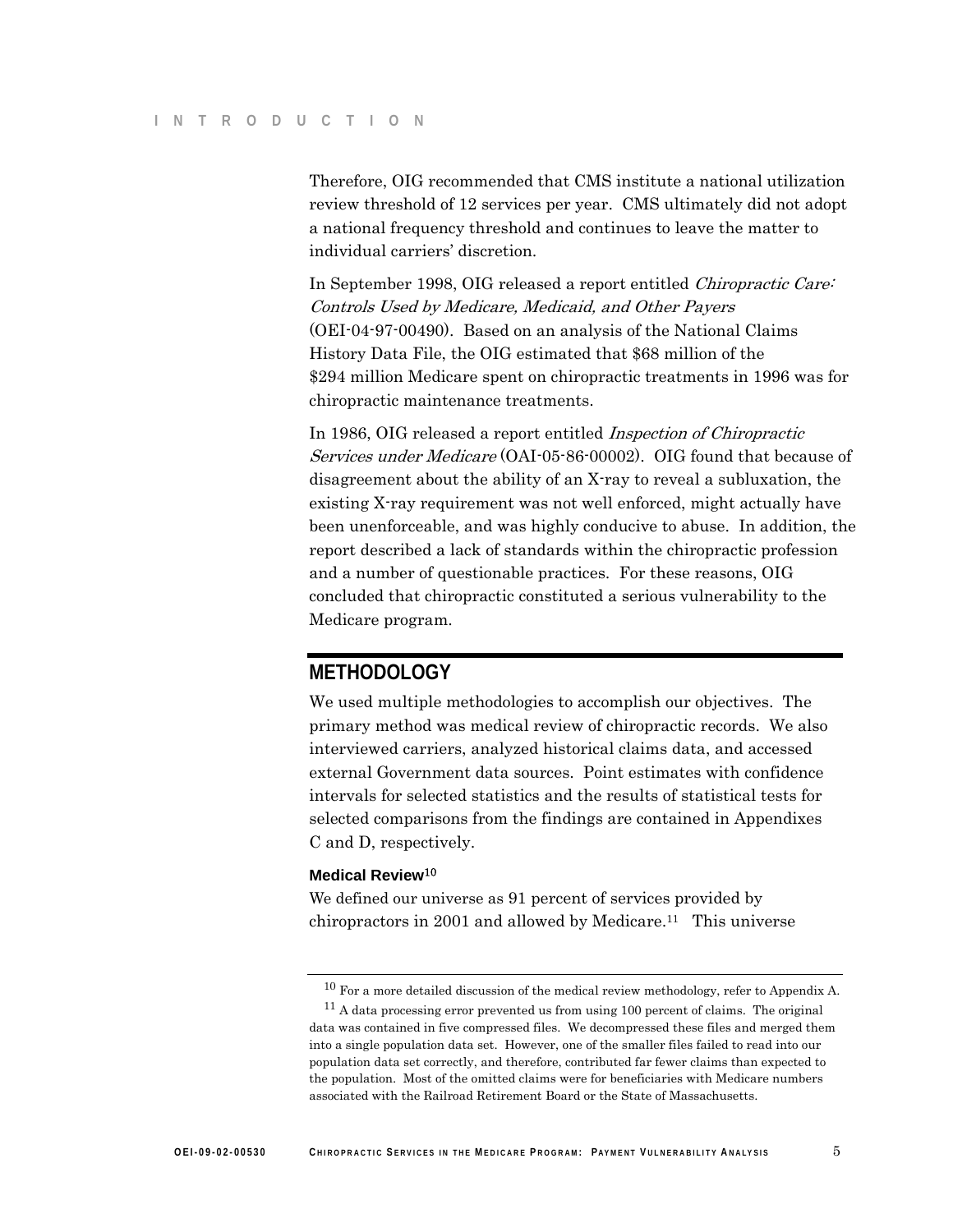contained 14,497,406 claims with a total allowed amount of \$457,444,574.32. To make statistically valid projections of the dollar value of all noncovered, miscoded, or undocumented chiropractic services allowed in 2001, we selected a simple random sample of 400 Medicare services from this universe. The total allowed amount in our sample was \$12,638.38. We then identified and contacted the chiropractor listed on each claim for service to request records for the beneficiary's entire course of treatment.12

We contracted with practicing chiropractors to review each service according to a standard protocol, which was based on Medicare coverage guidelines and requirements. The review instrument solicited information about the beneficiary's chiropractic treatment as a whole and about the individual sampled service in particular. This enabled the reviewers to determine if the services billed to Medicare were covered, coded correctly, and properly documented. In particular, it enabled the reviewers to determine the extent to which payments were made for maintenance services, which are not covered under Medicare.

The results of our review of the 400 sampled services were not shared with the Medicare carriers who paid the chiropractors for these services. Further, the level of information that we collected would not generally be available to those carriers unless they were to conduct a comprehensive medical review of a particular chiropractor or patient.

After completing their review, the contractors returned the completed instruments to us for data entry. We analyzed the medical reviews using the statistical software packages SAS and SUDAAN. For a more detailed discussion of this methodology, see Appendix A.

Based on the results of this review, we also determined the likelihood of services being uncovered depending on the number of services billed per episode of care. Knowing this, Medicare carriers can make informed choices regarding the level of effort to expend in reviewing questionable billings based on billing patterns.

<sup>&</sup>lt;sup>12</sup> We were unable to contact two chiropractors and removed the two claims associated with these chiropractors from consideration. In addition, the chiropractors identified on four claims failed to respond to our repeated requests for records—these services were considered undocumented.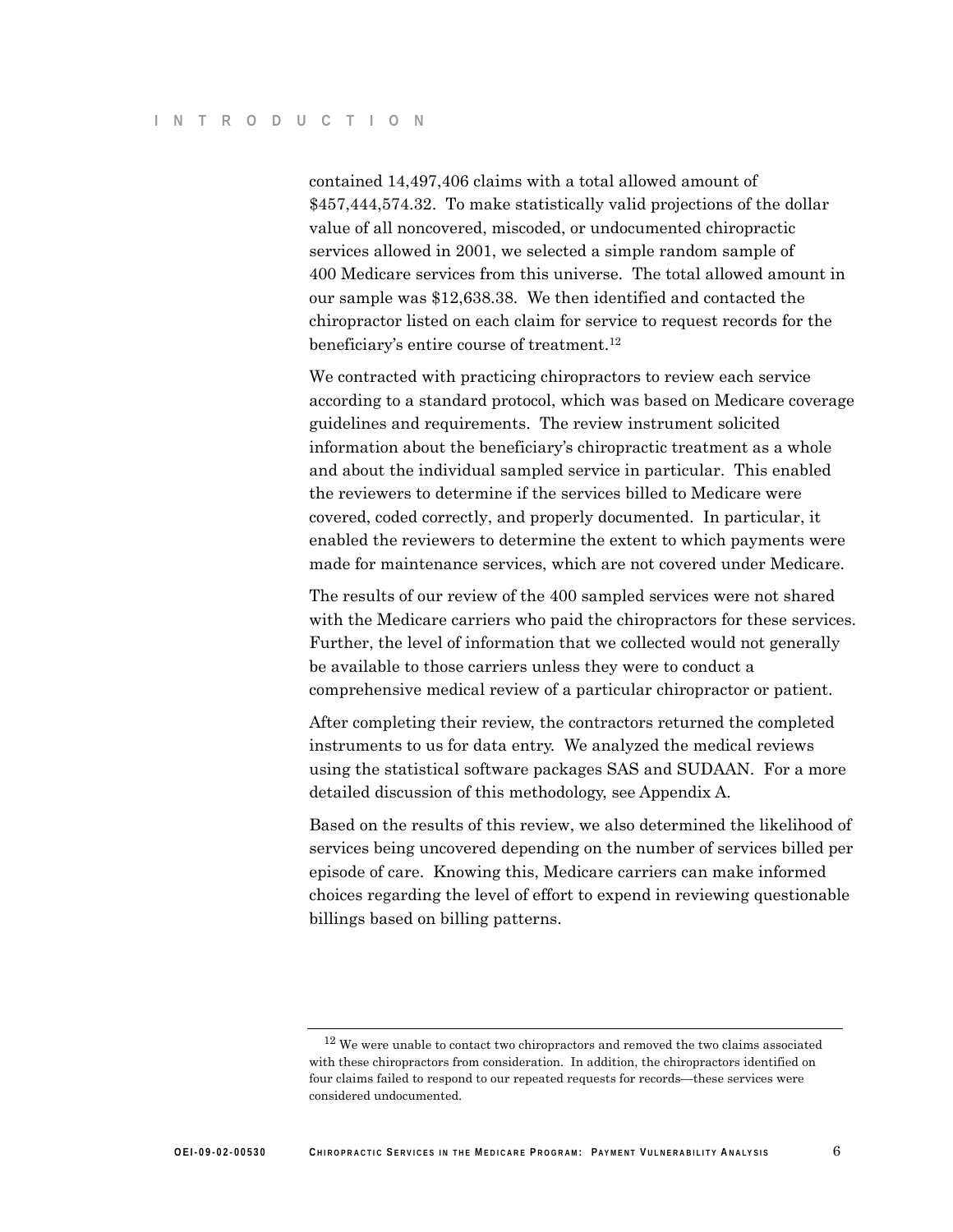Because we only reviewed services provided by chiropractors in 2001, our sample results cannot be extrapolated to other periods. Accordingly, we make no inferences to chiropractic error rates in subsequent years.

### **Additional Methods**

We conducted telephone interviews with all Medicare carriers using a standardized interview guide. We also collected policy guidance that had been issued by each carrier to its provider community. We researched carriers' Local Medical Review Policies, as well as laws, regulations, and policy, concerning the chiropractic benefit.

We reviewed literature from chiropractic organizations and other sources to gather background on chiropractic and help refine our medical review instrument. Information from Government sources, such as the Agency for Healthcare Research and Quality and the Bureau of Labor Statistics, provided background and comparative trend data. Lastly, we collected and tabulated information gleaned from online brochures for Federal Employee Health Benefits Plans.

This inspection was conducted in accordance with the *Quality* Standards for Inspections issued by the President's Council on Integrity and Efficiency.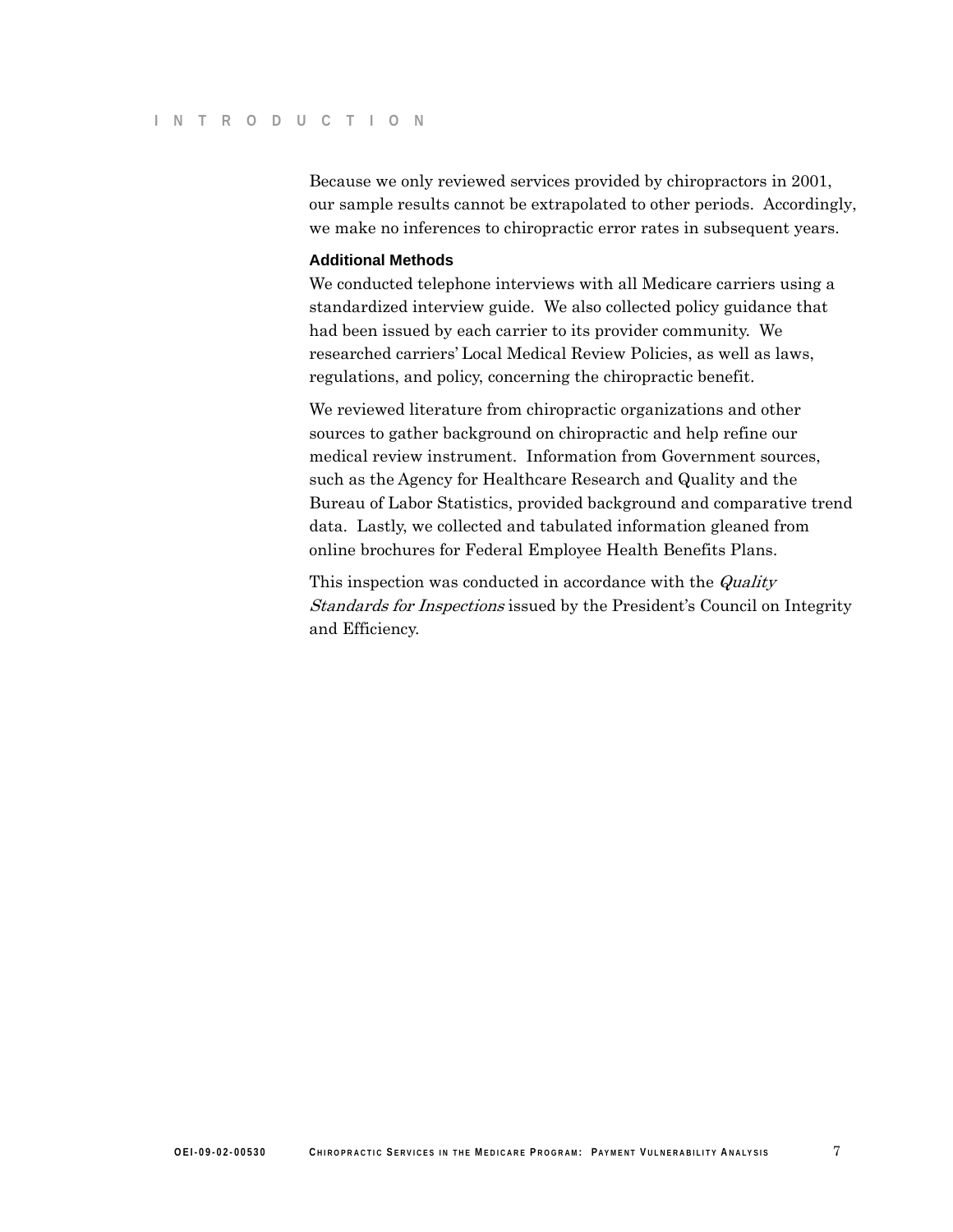# **Maintenance services were the most common** In 2001, Medicare allowed **type of noncovered chiropractic services that Medicare paid for in 2001**

approximately \$457 million for the 14.5 million chiropractic services in our universe. Based on our medical

review, although billed with allowable spinal manipulation codes, 57 percent of these services did not meet Medicare coverage criteria (i.e., were noncovered). An additional 16 percent were miscoded or billed at the wrong level of spinal manipulation, and 6 percent were undocumented. Twelve percent had multiple errors, yielding an overall error rate of 67 percent. Figure 2 groups the improperly paid services in our sample by the type of error and gives statistical projections of these errors to the population.

| Figure 2: Noncovered and Miscoded Chiropractic Services             |                                       |                                 |                                 |                                     |  |  |  |  |
|---------------------------------------------------------------------|---------------------------------------|---------------------------------|---------------------------------|-------------------------------------|--|--|--|--|
|                                                                     | <b>Sample</b><br>(400 Total Services) |                                 | Projected                       |                                     |  |  |  |  |
| Type of error                                                       | <b>Services</b>                       | <b>Allowed</b><br><b>Amount</b> | <b>Services</b><br>(Proportion) | <b>Allowed Amount</b><br>(Millions) |  |  |  |  |
| Noncovered:                                                         |                                       |                                 |                                 |                                     |  |  |  |  |
| - Not medically necessary:<br>maintenance                           | 161                                   | \$5,144.85                      | 0.40                            | \$186                               |  |  |  |  |
| - Not medically necessary: other                                    | 57                                    | \$1,790.59                      | 0.14                            | \$65                                |  |  |  |  |
| - Not manual manipulation of the<br>spine                           | 21                                    | \$668.89                        | 0.05                            | \$24                                |  |  |  |  |
| - (Both medically unnecessary<br>and not manipulation of the spine) | (13)                                  | $($ \$396.95 $)$                | (0.03)                          | ( \$14)                             |  |  |  |  |
| <b>Total noncovered</b>                                             | 226                                   | \$7,207.38                      | 0.57                            | \$261                               |  |  |  |  |
| Total coded at wrong level (net)                                    | 64                                    | \$410.31                        | 0.16                            | \$15                                |  |  |  |  |
| Undocumented:                                                       |                                       |                                 |                                 |                                     |  |  |  |  |
| - Non-response                                                      | 3                                     | \$89.63                         | $\star$                         | $\star$                             |  |  |  |  |
| - Missing documentation                                             | 21                                    | \$661.78                        | 0.05                            | \$24                                |  |  |  |  |
| <b>Total undocumented</b>                                           | 24                                    | \$751.41                        | 0.06                            | \$27                                |  |  |  |  |
| (Overlapping errors)                                                | (49)                                  | (\$504.17)                      | (0.12)                          | ( \$18)                             |  |  |  |  |
| Total                                                               | 265                                   | \$7,864.93                      | 0.67                            | \$285                               |  |  |  |  |

Source: Medical Review of Year 2001 Services by Practicing Chiropractors. The \* indicates the *n* for that cell is too small to reliably project. Totals may not be equal to the sum of individual rows due to rounding.

*Noncovered: Not medically necessary.* Section 1862(a)(1)(A) of the Act excludes services that are not reasonable and necessary from Medicare coverage. However, 55 percent of the chiropractic services allowed in 2001, totaling \$251 million, did not meet Medicare criteria for medical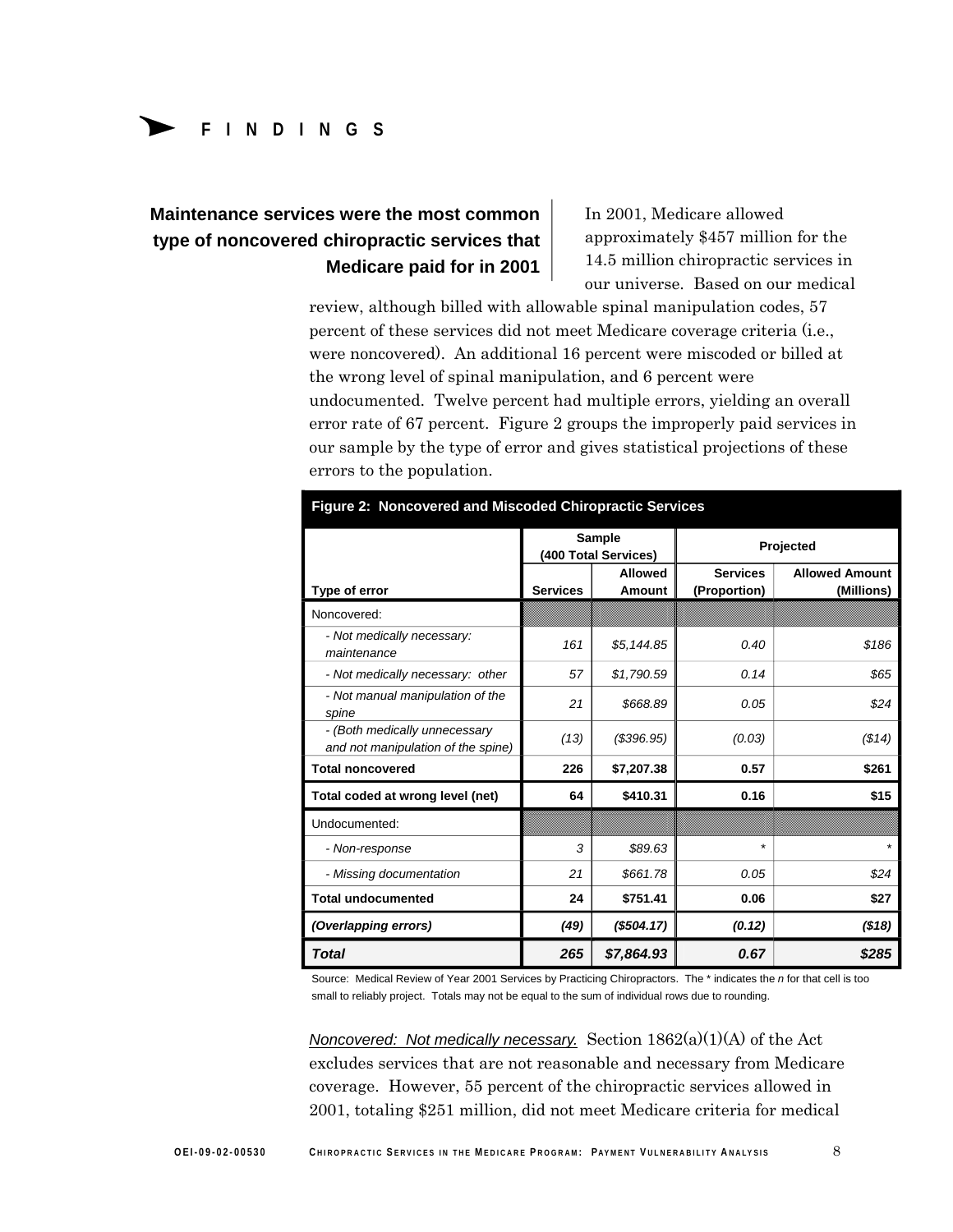necessity. Most of these services (74 percent of medically unnecessary services—40 percent overall) were correctly billed as spinal manipulations but met Medicare's definition of maintenance care which section 2251.3 of the Manual defines as not medically necessary, and is therefore not covered. In general, the remainder were not medically necessary because they did not bear a therapeutic relationship to the patient's condition, did not provide a reasonable expectation of recovery or functional improvement, or were provided with excessive frequency or duration.

*Noncovered: Not manual manipulation of the spine.* Section 1861(r)(5) of the Act clearly states that Medicare may reimburse chiropractors only for manual manipulation of the spine. Chiropractors, though, received approximately \$24 million from the Medicare program and its beneficiaries in 2001 for services other than manual manipulation of the spine. These chiropractors bypassed Medicare's coverage limitations by submitting claims with a manipulation code that was allowable but did not match the service actually provided. Documentation for several services showed that the chiropractor actually performed an extraspinal adjustment (e.g., shoulder or knee adjustment) rather than spinal work. Other chiropractors billed non-manipulative treatment, such as muscle work or network spinal analysis, as spinal manipulation. Our medical reviewers, who are practicing chiropractors, noted that some of this treatment was acceptable from a chiropractic standpoint, and may have been beneficial to the patient.

*Coded at wrong level.* Medicare allowed \$85 million for spinal manipulations billed for the incorrect number of regions according to the documentation. The net cost to the program, i.e., the amount actually allowed for these services less the amount that would have been allowed if the services had been billed correctly, was \$15 million. Coding errors generally involved upcoding, which is billing a more complex and higher-paying service than the one documented in the medical record. Approximately 69 percent of services billed for spinal manipulation on five regions (CPT code 98942) were upcoded, compared to 21 percent of services billed for manipulation on three to four regions (CPT code 98941).

*Undocumented.* Chiropractors did not provide substantiating documentation for approximately 6 percent of the services billed to Medicare. Despite repeated requests, we did not receive the medical records related to three of the chiropractic services in our sample. The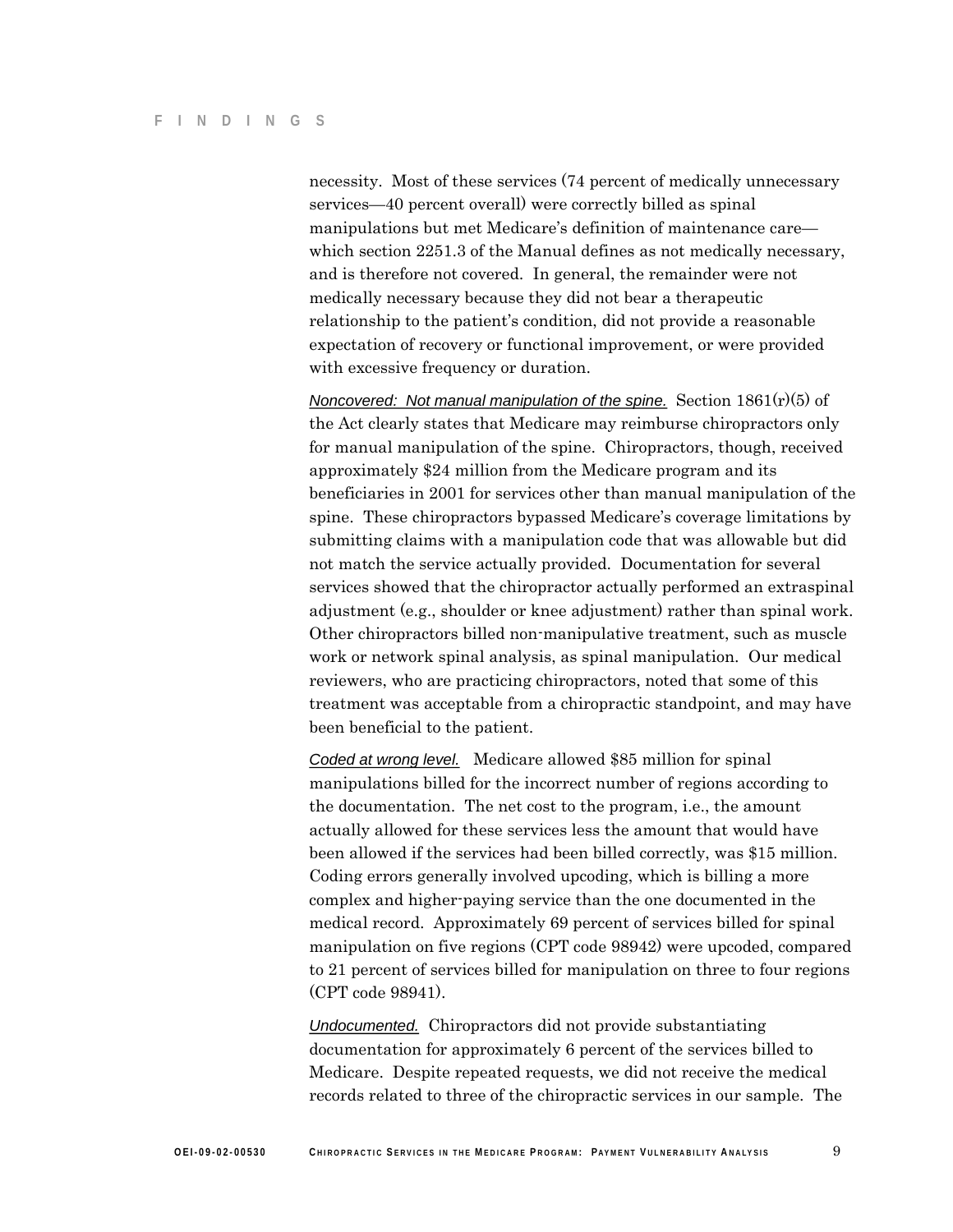chiropractors who rendered an additional 21 of the services provided us with records that did not substantiate that any service was rendered on the date claimed. Based on these findings, we estimate that Medicare may have allowed approximately \$27 million in 2001 for undocumented chiropractic services. Although some cases of missing documentation may be attributable to billing errors (e.g., putting the wrong date on the claim form), others may represent services not rendered. In any case, claims for services that lack sufficient documentation to show that care was provided do not meet the requirements of section 1833(e) of the Act.

# **Supporting documentation for chiropractic** Separate from the completely **services rarely met all Medicare Carriers undocumented services previously**

**Manual requirements** discussed, nearly 94 percent of chiropractic services lacked some or all of the

supporting documentation that section 2251.2 of the Manual requires. The lack of one or more of these elements did not automatically lead us to conclude that a service was noncovered, although these determinations were often related. For example, even if each visit did not include a history and physical, which is required by section 2251.2 of the Manual, the service rendered on that day was not automatically deemed to be medically unnecessary by the chiropractic reviewers. Therefore, we did not include lack of supporting documentation as a subcategory of "noncovered" in the first finding, and we do not project an improperly allowed amount merely related to deficiencies in supporting documentation.



Source: Medical Review of Year 2001 Claims by Practicing Chiropractors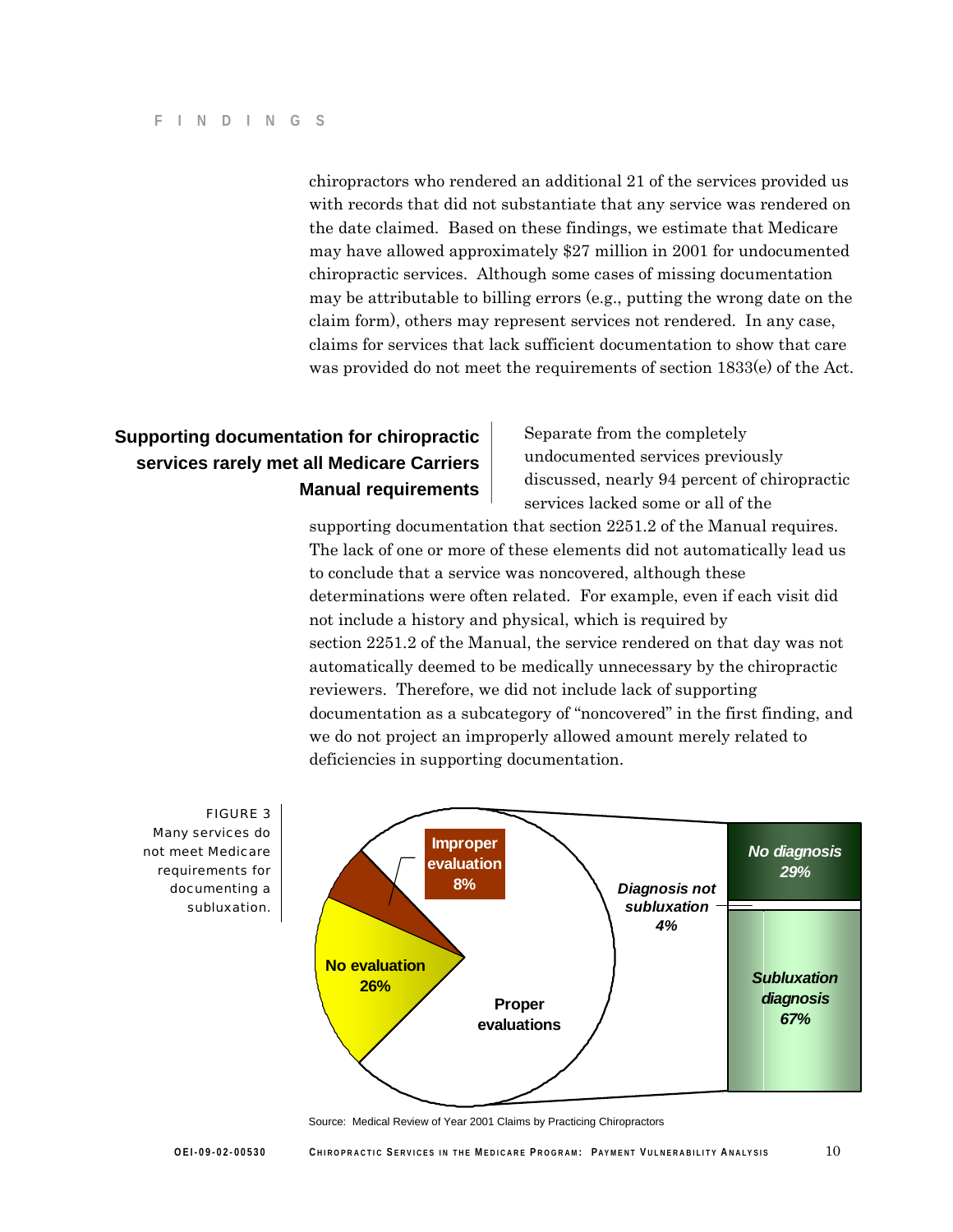Approximately 34 percent of services were not supported by an evaluation of the patient that met the Manual's requirements for documenting a subluxation. In fact, there was no evaluation at all in the medical record for 26 percent of services; the remaining 8 percent were supported by tests that did not meet the requirements established in the Manual. Furthermore, more than one-third of "proper" evaluations—those meeting Medicare rules for demonstrating the presence of a subluxation—resulted in no diagnosis (29 percent) or a diagnosis other than subluxation of the spine (4 percent).

Though a documentation requirement, chiropractors infrequently developed treatment plans for their Medicare patients. Just 28 percent of chiropractic services were provided as part of a written plan of care, and only 23 percent of those plans included specific treatment goals and objective measures to evaluate progress towards those goals. The absence of specific goals was a strong indicator of unnecessary care; only 14 percent of services associated with specific, written goals were medically unnecessary compared to 61 percent of those without written goals.

# **Though infrequently evaluated for them, Medicare beneficiaries rarely present contraindications to chiropractic treatment.**

Chiropractors do not routinely evaluate patients for conditions mentioned in the Manual, such as severe demineralization of the bones or spinal malignancies, which could contraindicate spinal manipulation. We found that 66 percent of all chiropractic services were not preceded by an evaluation sufficient to detect such contraindications. Although potentially compromising quality of care, we found no cases where this omission led to complications, and only 21 percent of the evaluations that were conducted revealed the presence of even a relative contraindication. In 18 percent of these cases (1 percent overall), our reviewers believed that the dangers presented by the beneficiary's condition outweighed the potential benefits of chiropractic treatment.

**Lack of medical necessity is directly** When chiropractic care extends beyond 12 treatments in a year, it becomes **related to service volume**  increasingly likely that individual

> services are medically unnecessary. As shown in Figure 4 (next page), services provided among the first 12 in a course of treatment to a particular beneficiary by the same chiropractor were approximately 50 percent likely to be medically unnecessary. That likelihood increased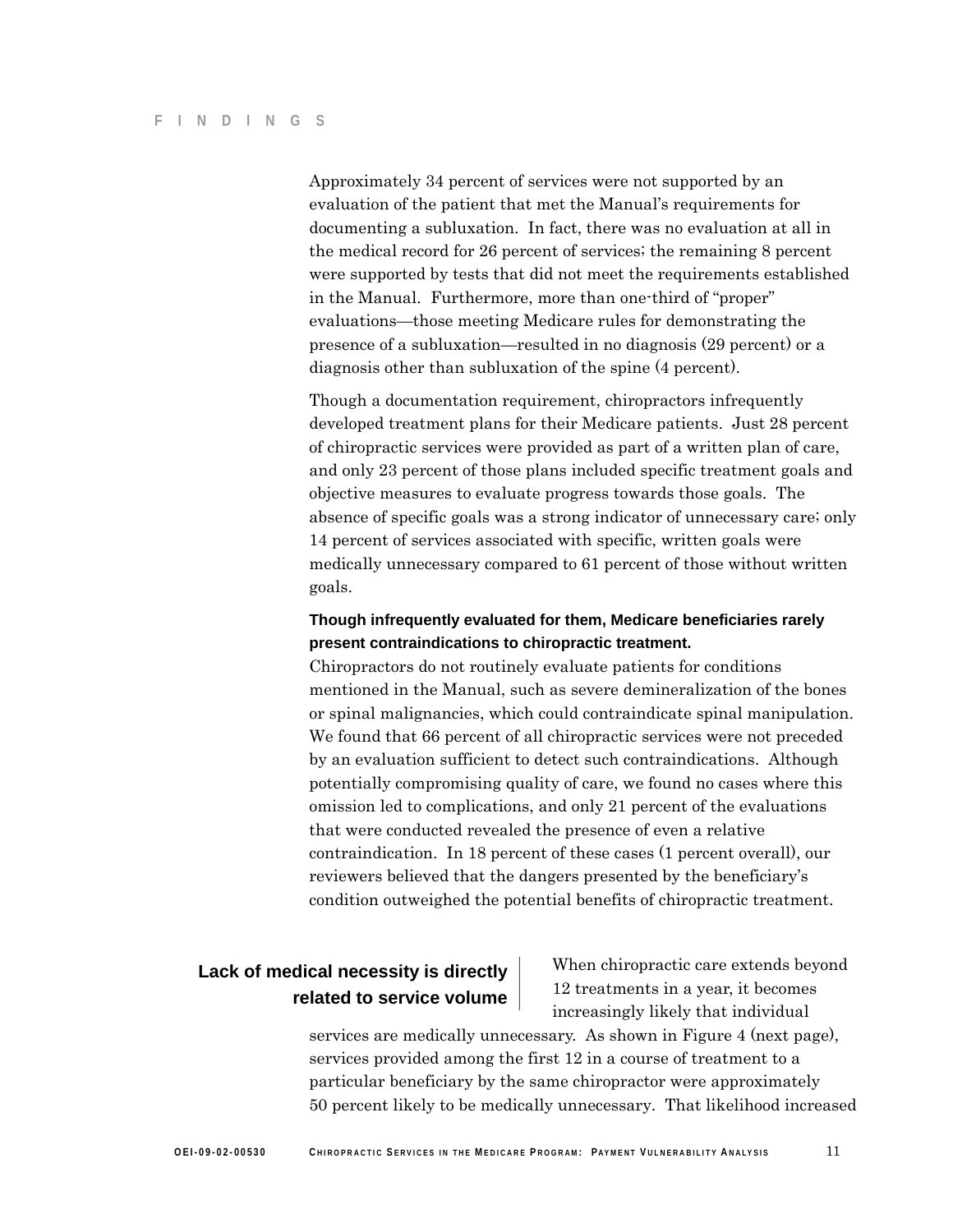to approximately 67 percent for services between the 13th and 24th and to 100 percent for services beyond the 24th. In addition, these medically unnecessary services are more likely to be maintenance in nature at higher service volumes.





Source: Medical Review of Year 2001 Claims by Practicing Chiropractors

Given the link between medical necessity and service volume, reviewing services that exceed a certain volume threshold could result in significant savings. Figure 5 shows the proportion of all services beyond specific thresholds that were medically unnecessary and the projected savings if carriers had identified and disallowed these services. See Appendix A for further explanation of Figures 4 and 5.



Lower frequency thresholds would have resulted in greater savings, but captured more covered care.

Source: Medical Review of Year 2001 Claims by Practicing Chiropractors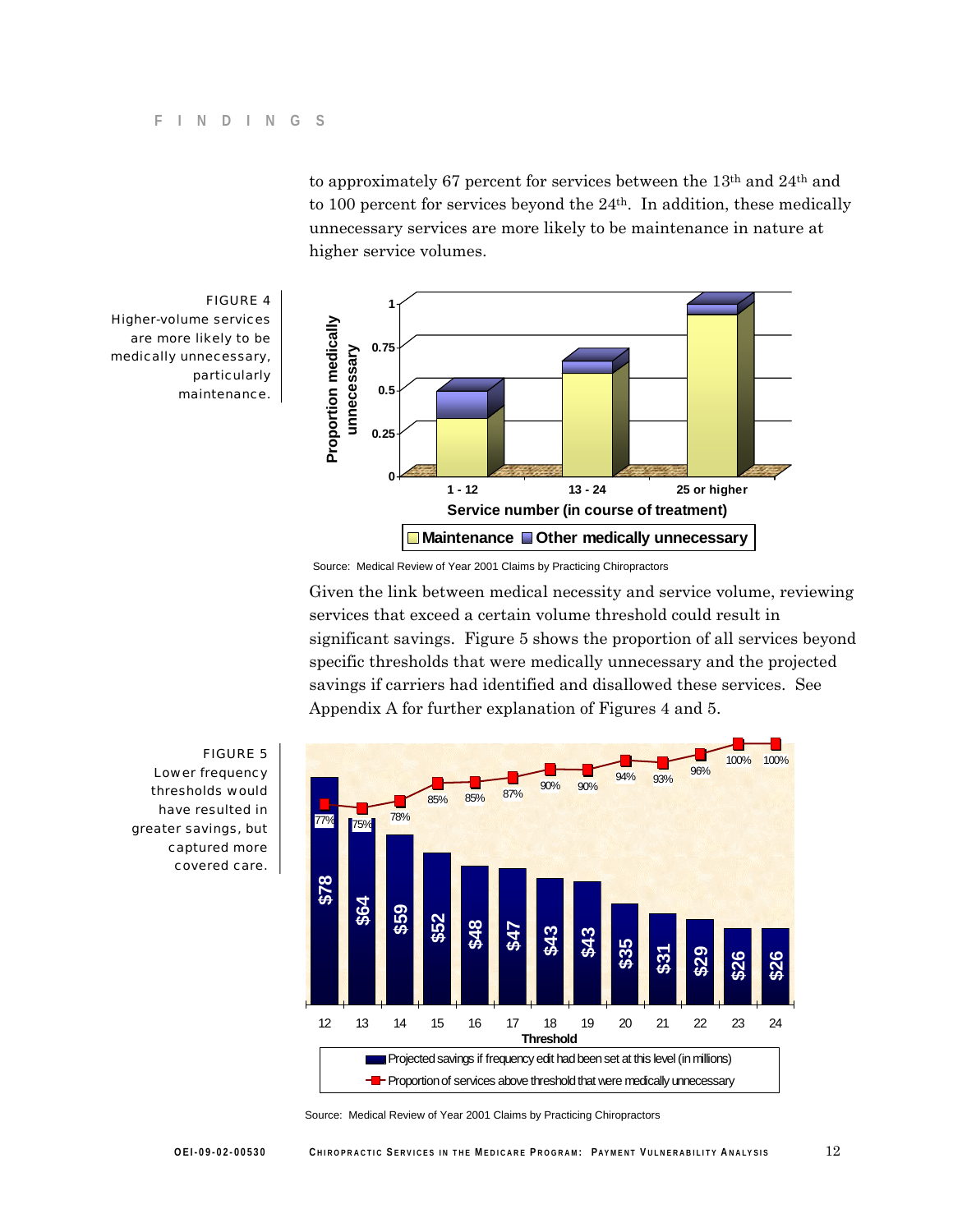# **Carriers and private plans commonly use frequency edits to limit utilization and limit improper payments.**

Medicare carriers and private Federal Employee Health Benefits (FEHB) plans often manage chiropractic utilization through frequency controls, which are based on the number of adjustments provided. These frequency-based controls generally fall into one of two categories: soft caps (also called frequency edits) and hard caps. With either type of cap, the payer determines the number of services it will routinely allow during a specified time period, usually 1 year. The payer tracks the number of services each patient receives and generally pays all claims up to this frequency threshold without question. Payers that use soft caps suspend payment for any services that are billed beyond the threshold and request additional documentation from the chiropractor. If the documentation demonstrates that continued treatment is medically necessary, the claims are paid. Payers that use hard caps do not pay for services beyond the established frequency threshold, even if they are medically necessary.

Fourteen of nineteen carriers (74 percent) currently use soft caps as their primary means of limiting inappropriate payments, and none use hard caps. Individual carriers decide if they want to use the caps and also establish their own frequency thresholds. Historically, most carriers imposed a frequency threshold of 12 visits on chiropractic services. Due, at least in part, to complaints from chiropractors who believed the 12-visit limit had become a *de facto* hard cap, many carriers have raised their thresholds or eliminated them altogether. Figure 6 shows the frequency thresholds currently employed by carriers and the distribution of these controls among the States.13

| <b>Figure 6: Frequency Edits Used by Medicare Carriers</b> |                         |                      |                          |                      |  |  |  |
|------------------------------------------------------------|-------------------------|----------------------|--------------------------|----------------------|--|--|--|
| <b>Frequency</b><br>threshold                              | 12 or fewer<br>services | 13 to 24<br>services | More than 24<br>services | No frequency<br>edit |  |  |  |
| Number of carriers<br>using threshold                      | 3                       | 8                    | 6                        |                      |  |  |  |
| Number of States<br>with threshold                         |                         | 18                   | 12                       | 22                   |  |  |  |

Source: Carrier Interviews Conducted by Office of Evaluation and Inspections Analysts in 2003

<sup>13</sup> Some carriers serve more than one State and use different thresholds in each. Similarly, some States are served by multiple carriers, each with its own limit. In such instances, the carrier or State is counted once in each category into which one of its edits falls. "States" include the District of Columbia, Puerto Rico, and the U.S. Virgin Islands.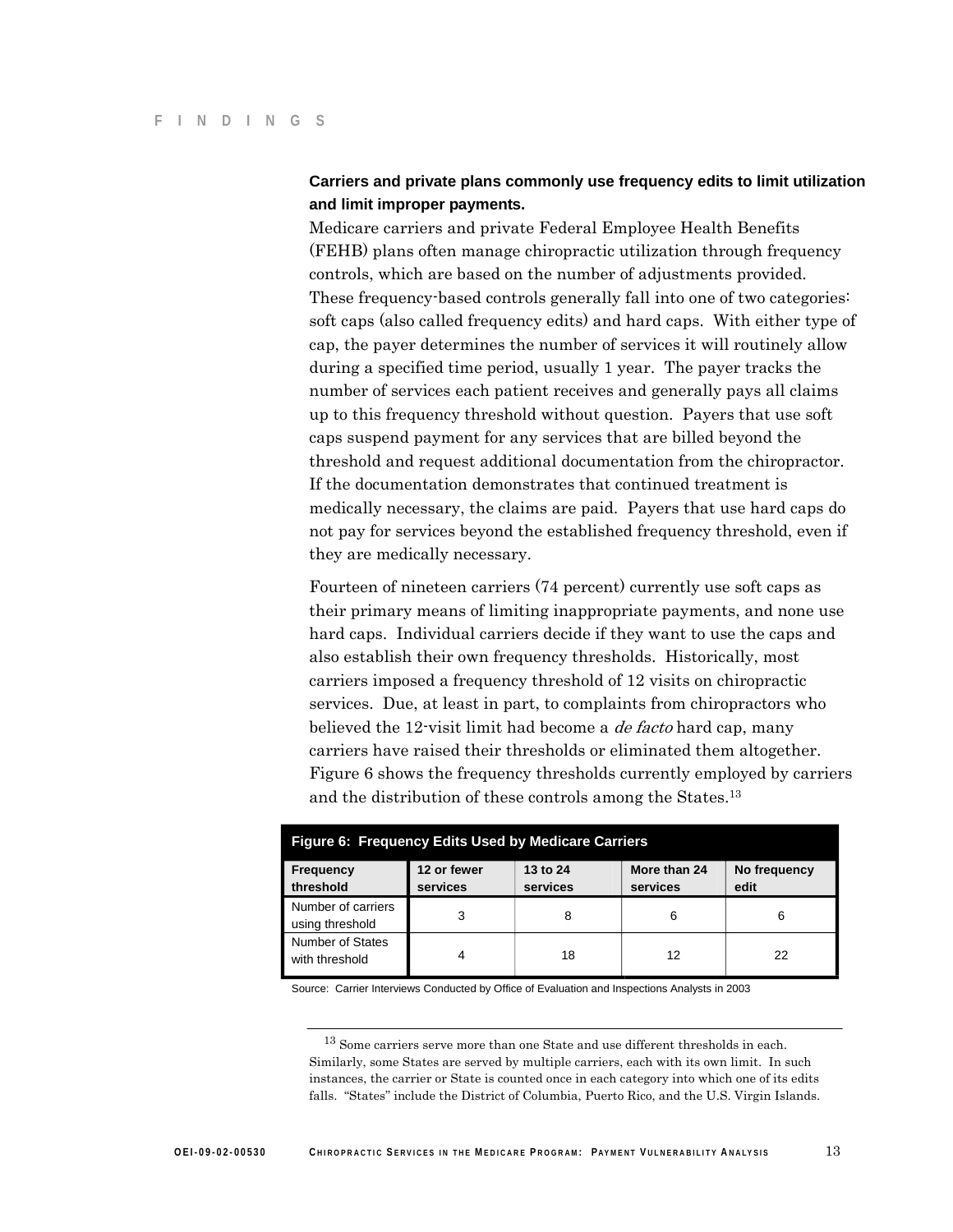In contrast to Medicare carriers, all but one of the FEHB plans that use frequency-based controls to limit chiropractic utilization impose hard caps. Instead of capping the number of services, some FEHB plans limit the total dollar amount they will pay for chiropractic services or the duration of care. In addition, many FEHB plans do not offer any chiropractic coverage, and others require prior authorization or a referral from a medical physician before they will pay for care. Others have no controls other than a member co-payment. Figure 7 shows the controls used by the 132 FEHB plans listed on the Office of Personnel Management's Web site.

| Figure 7: Controls on Chiropractic Services Used by FEHB Plans |                       |                |                                      |           |                         |                        |  |
|----------------------------------------------------------------|-----------------------|----------------|--------------------------------------|-----------|-------------------------|------------------------|--|
| Type of<br>control                                             | <b>No</b><br>coverage | Co-pay<br>only | <b>Prior</b><br>auth, or<br>referral | Freg. cap | <b>Financial</b><br>cap | <b>Duration</b><br>cap |  |
| <b>Number</b><br>of plans                                      | 20                    | 36             | 26                                   | 36        | 8                       |                        |  |

Source: Year 2003 FEHB Brochures Accessed through http://www.opm.gov/insure/03/html/blinks.asp

### **Carriers support a national policy on frequency limits.**

At least six carriers would like CMS to develop and enforce a national frequency edit or a hard cap on chiropractic services.14 One carrier noted that when the 12-visit thresholds were nearly ubiquitous, chiropractors generally accepted them; however, when some carriers changed or eliminated their thresholds, other carriers were pressured by chiropractors in their jurisdictions to follow suit.

Although generally opposed to frequency-based controls, the provider community has previously accepted the idea of a national frequency cap. The American Chiropractic Association expressed support for a national cap in an October 21, 1999, letter to the Director of the Office of Clinical Standards and Quality at the Health Care Financing Administration (currently CMS). Based on the recommendations of a representative panel of chiropractors, the letter states that "[a threshold of 18 services] reflects the consensus of the chiropractic profession" and is clinically relevant.15

 $14$  We did not ask carrier staff their opinions on a national frequency edit; these six volunteered this opinion when asked for their general comments about the Medicare chiropractic benefit.

 $15$  Specifically, the panel supported an " $18 + 6$ " utilization review parameter where a threshold of 18 services would be used as a soft cap and 24 as a hard cap.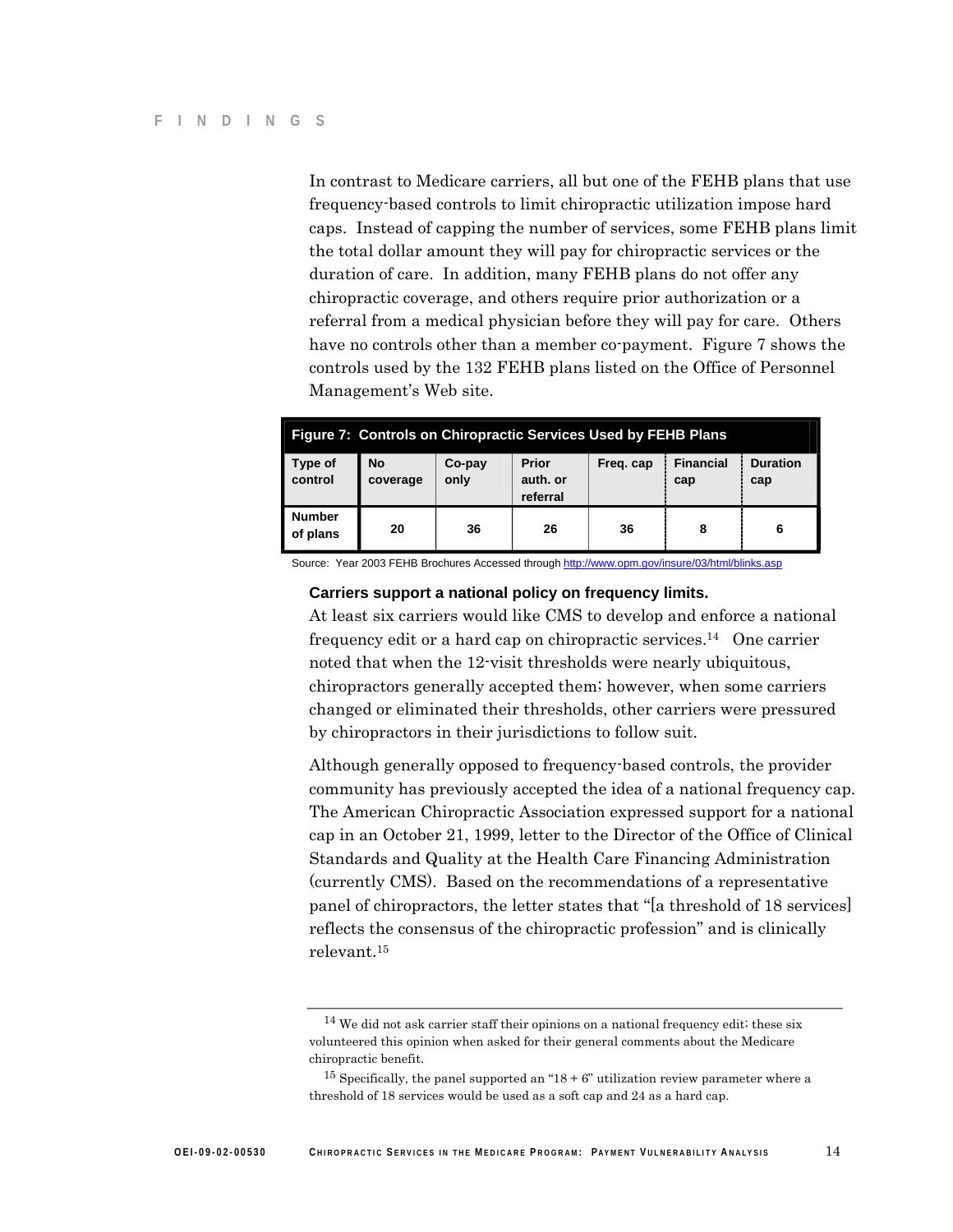# **Carrier controls to prevent overutilization are inconsistent**

All 19 carriers have mechanisms in place to prevent and recoup improper chiropractic payments. Controls may

include pre-payment edits that suspend or deny claims based on information from the submission, as well as pre- or post-payment medical review. Every carrier denies claims from chiropractors for noncovered CPT codes and claims for chiropractic CPT codes from nonchiropractors. In addition, every carrier except one uses computer edits that suspend or deny claims with improper diagnosis codes. As previously discussed, 15 carriers use frequency edits to control utilization. Some carriers use chiropractors, medical physicians, or, more commonly, nurses to conduct medical review before they pay claims that have been flagged through frequency edits. Other carriers conduct a non-medical claims audit of flagged claims. A number of carriers indicated they automatically deny claims that exceed their frequency threshold unless the claim meets certain criteria, such as having a particular diagnosis code.

Carriers vary widely in the resources they devote to monitoring chiropractic utilization. For example, the number of pre-payment claims reviews conducted by carriers averaged from zero at some carriers to approximately 85,000 per year at one large carrier. Some of the less active carriers depend entirely on diagnosis-based edits to identify improper claims, meaning that as long as a claim is submitted with a covered diagnosis code, it will be paid. The use of post-payment reviews is equally inconsistent. Although most carriers indicated they might conduct post-payment reviews of chiropractic services, only three provided evidence that any were conducted recently, and one of those had done only two. One large carrier noted that post-payment reviews are now the province of the Program Safeguard Contractors. The variation observed among the carriers may be due, in part, to different philosophies regarding controlling chiropractic claims. For example, some carriers believe that oversight of chiropractic services is not a priority for CMS, given limited budgets and the relatively small amount of money associated with chiropractic services.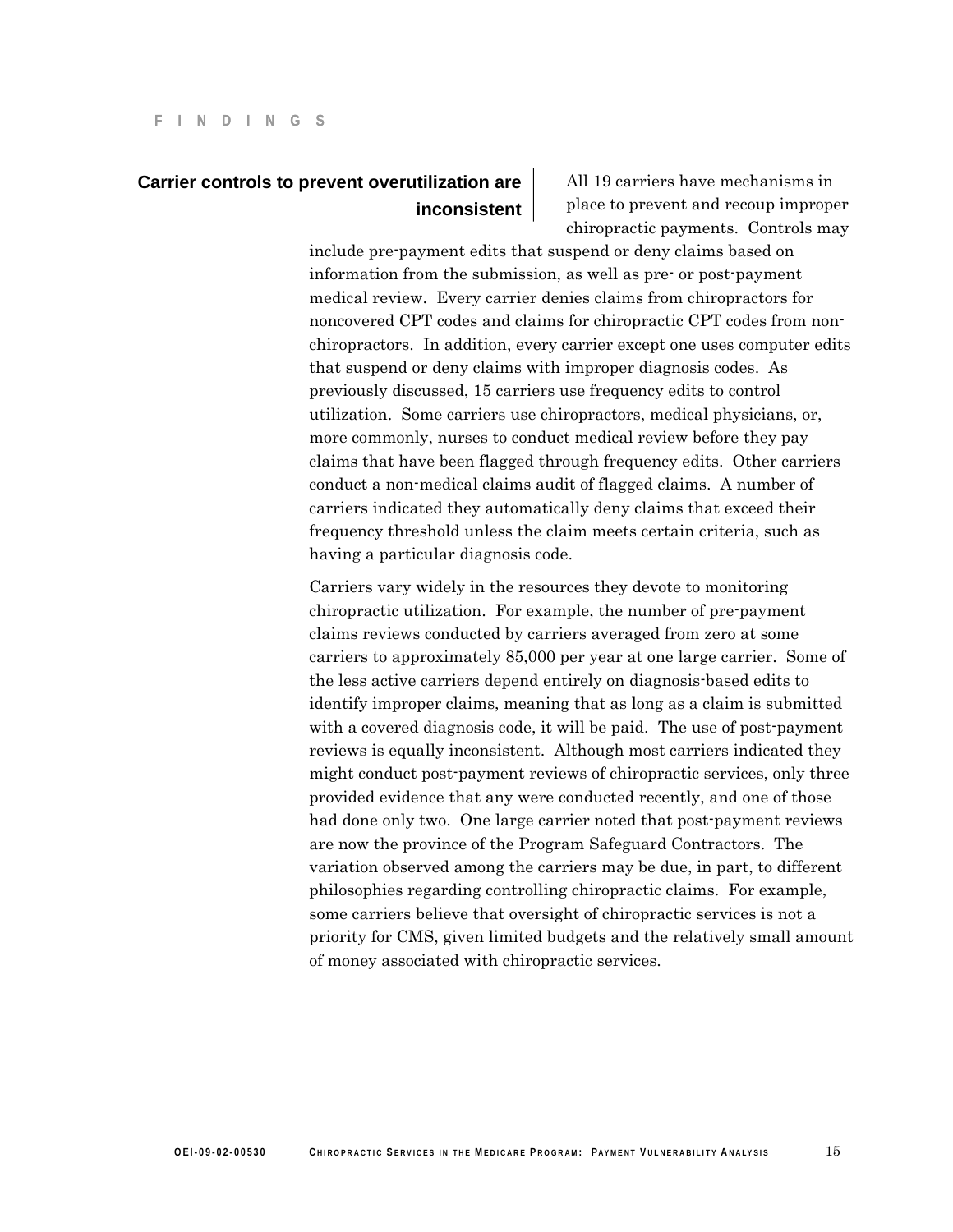Based on the volume of noncovered, miscoded, and undocumented services that were paid, we conclude that chiropractic services represent a significant vulnerability for the Medicare program. As more beneficiaries avail themselves of chiropractic care, the amount of money lost to medically unnecessary, non-manipulation, and undocumented services is likely to increase unless appropriate controls are instituted.

Therefore, we recommend that CMS:

**Ensure that chiropractic services comply with Medicare coverage criteria.**  Given the strong correlation between the number of services a beneficiary receives and the likelihood a service is not medically necessary, CMS should implement a national frequency edit to target high-volume services—which are especially likely to be medically unnecessary—for medical review. Carriers or Program Safeguard Contractors should then obtain and review the records of beneficiaries targeted by the frequency edit in order to identify and collect overpayments.

Many services that would not exceed even a very low frequency threshold were medically unnecessary, undocumented, not spinal manipulation, or miscoded. Therefore, in addition to whatever frequency control is chosen, CMS should require that its carriers or Program Safeguard Contractors conduct routine service-specific reviews of chiropractic services. When conducting reviews of individual providers, it is imperative that reviewers collect the entire records associated with services selected as part of a service-specific review. Several records we reviewed would have appeared legitimate for any one particular day of service; however, that day's documentation was repeated verbatim for the entirety of the patient's treatment.

# **Require that carriers educate chiropractors on Medicare Carriers Manual requirements for supporting documentation.**

Many chiropractors seem unaware of the specific documentation requirements outlined in section 2251.2 of the Manual. CMS should address this lack of knowledge by directing its carriers to issue provider bulletins reminding chiropractors of their responsibilities. Due to the relationship we found between the lack of treatment plans and medically unnecessary services, the bulletins should especially emphasize this requirement.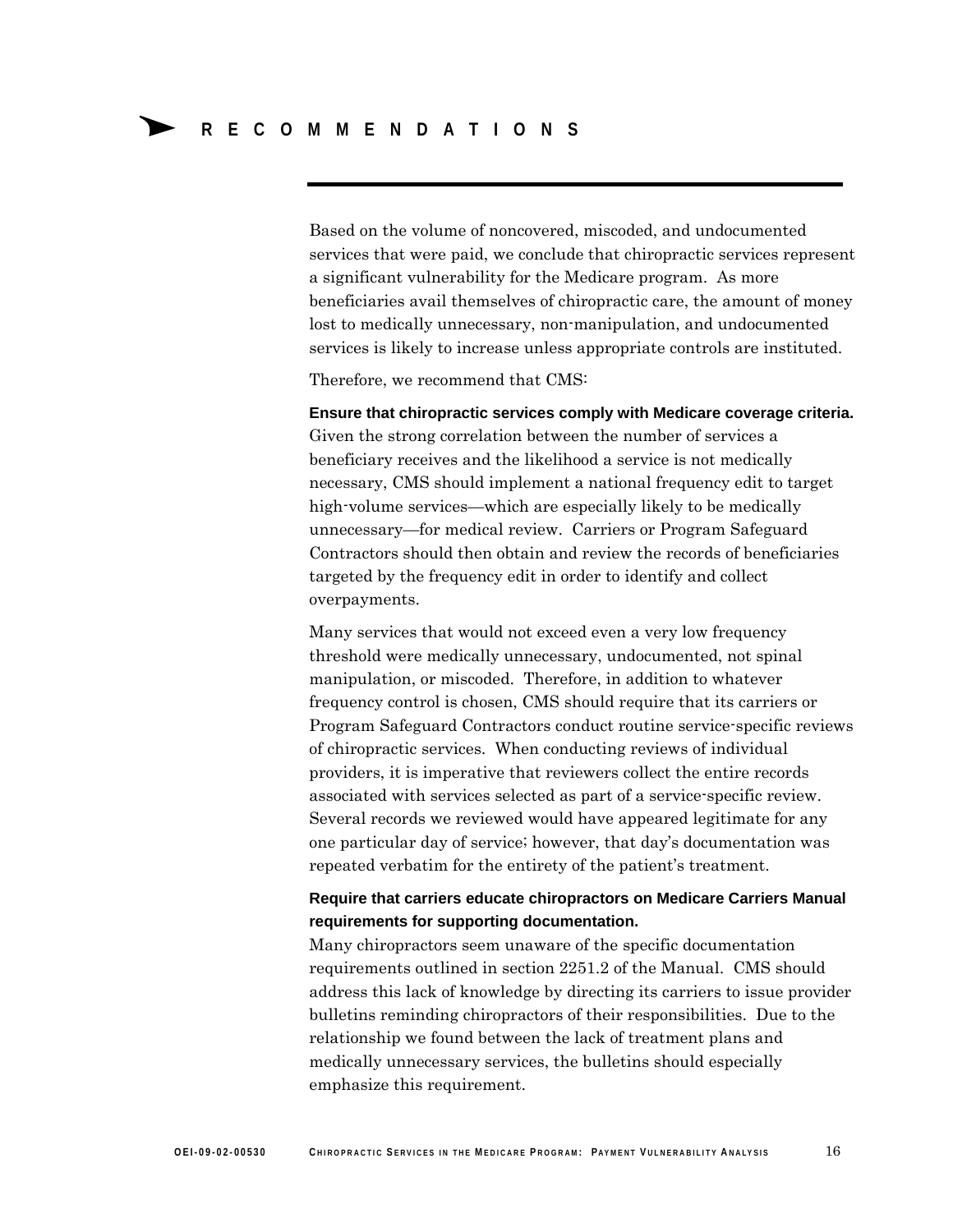In addition to these recommendations, we have forwarded information on the noncovered, miscoded, and undocumented services identified in our sample to CMS for appropriate action. As mentioned in the methodology, the results of our review of the 400 sampled services were not shared with the Medicare carriers who paid the chiropractors for these services.

# **AGENCY COMMENTS**

In its comments on our draft report, CMS agreed with our findings and recommendations. The agency has clarified its chiropractic coverage criteria and indicated that most carriers are taking steps to reduce chiropractic error rates, including targeted educational efforts and service-specific medical reviews. In addition, as of October 1, 2004, CMS has required that chiropractors use the –AT modifier to indicate that a service is not maintenance. Only claims to which this modifier is attached are payable. The full text of CMS's comments begins on page 19.

# **OIG RESPONSE**

We appreciate CMS's response to our report, and support the steps the agency is currently undertaking to help prevent paying for noncovered, miscoded, and undocumented services.

CMS noted in its comments that while this OIG study projected that 67 percent of the chiropractic services allowed by Medicare did not meet program requirements, CMS's Comprehensive Error Rate Testing (CERT) program identified a claims paid error rate of approximately 16 percent for claims submitted by chiropractors in 2002. CMS further noted that differences in the methodological approaches accounted for the significantly different rates. In particular, CMS recognized that OIG's review of a beneficiary's claims during their entire course of treatment enabled us to determine that approximately 40 percent of all chiropractic services are attributable to maintenance care, and thus are not covered under Medicare. In contrast, the CERT paid claims error rate is based on a review of a single claim, which limits its ability to detect uncovered maintenance costs.

 We agree with CMS and would like to emphasize that the purpose of this inspection was to determine the underlying causes of, and potential ways to reduce, vulnerabilities associated with payments for chiropractic services. It was not designed to reproduce, or to review, the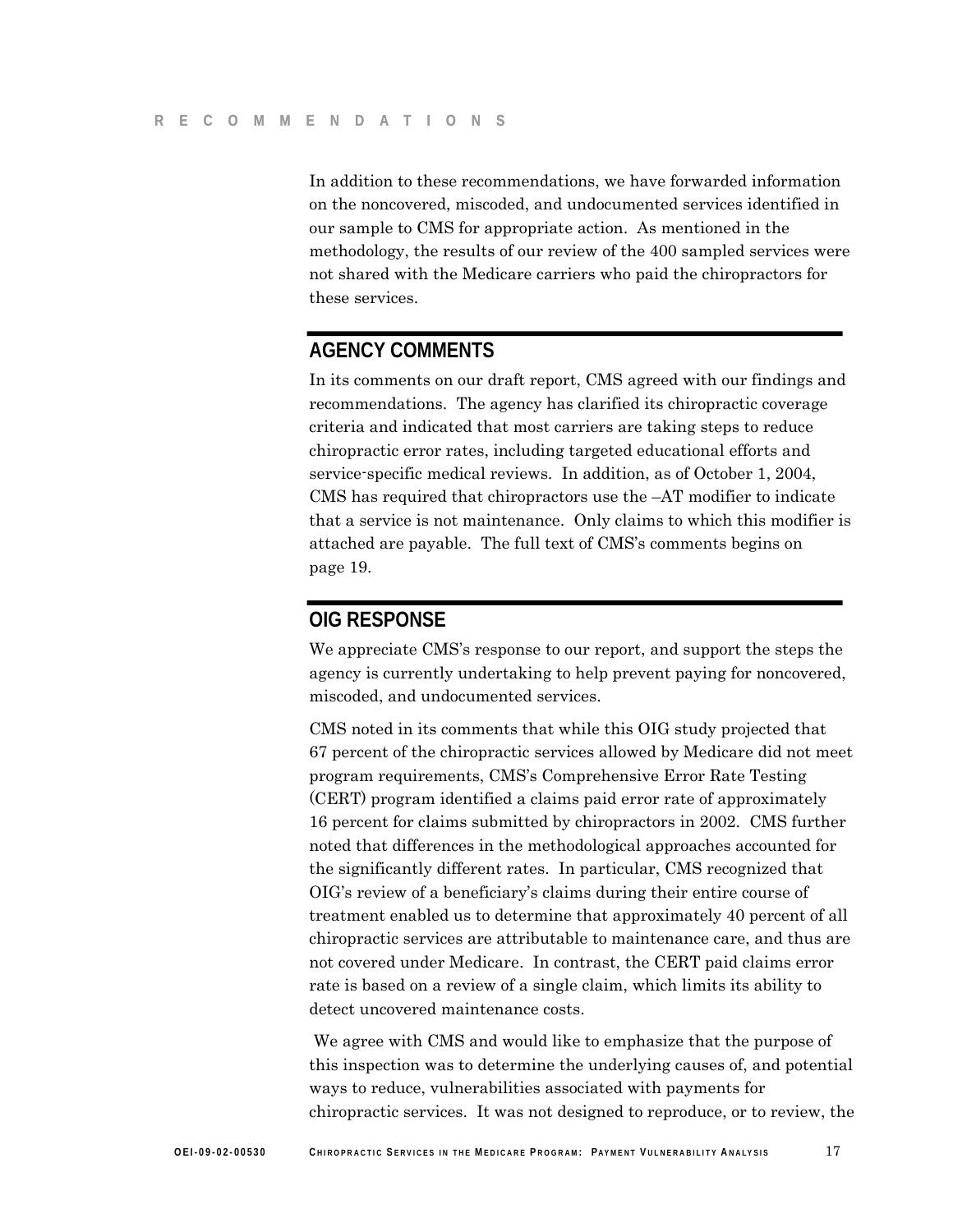CERT paid claims error rate. In addition to the different methodological approaches that are noted above, the CERT used 2002 data, whereas our data was drawn from 2001. Hence, our results cannot be compared directly to the CERT program results.

Furthermore, chiropractic payment errors, while a significant vulnerability, contribute only minimally to the overall CERT national paid claims error rate. Medicare allowed approximately \$191 billion for Medicare fee-for-service claims in 2001. Chiropractic services accounted for \$500 million, or 0.26 percent of this amount. Therefore, the chiropractic-specific error rate has little influence on the overall CERT error rate for fee-for-service claims.

Given that Medicare payments for chiropractic services have continued to increase since 2001, the need for a more effective way to eliminate inappropriate maintenance payments is crucial. However, we recognize that it may be impractical for the CERT program to expend its limited resources to collect the extent of documentation used in our review. Therefore, in the future, CMS may wish to conduct additional studies outside the scope of the CERT program to determine cost-efficient ways to address chiropractic payment errors.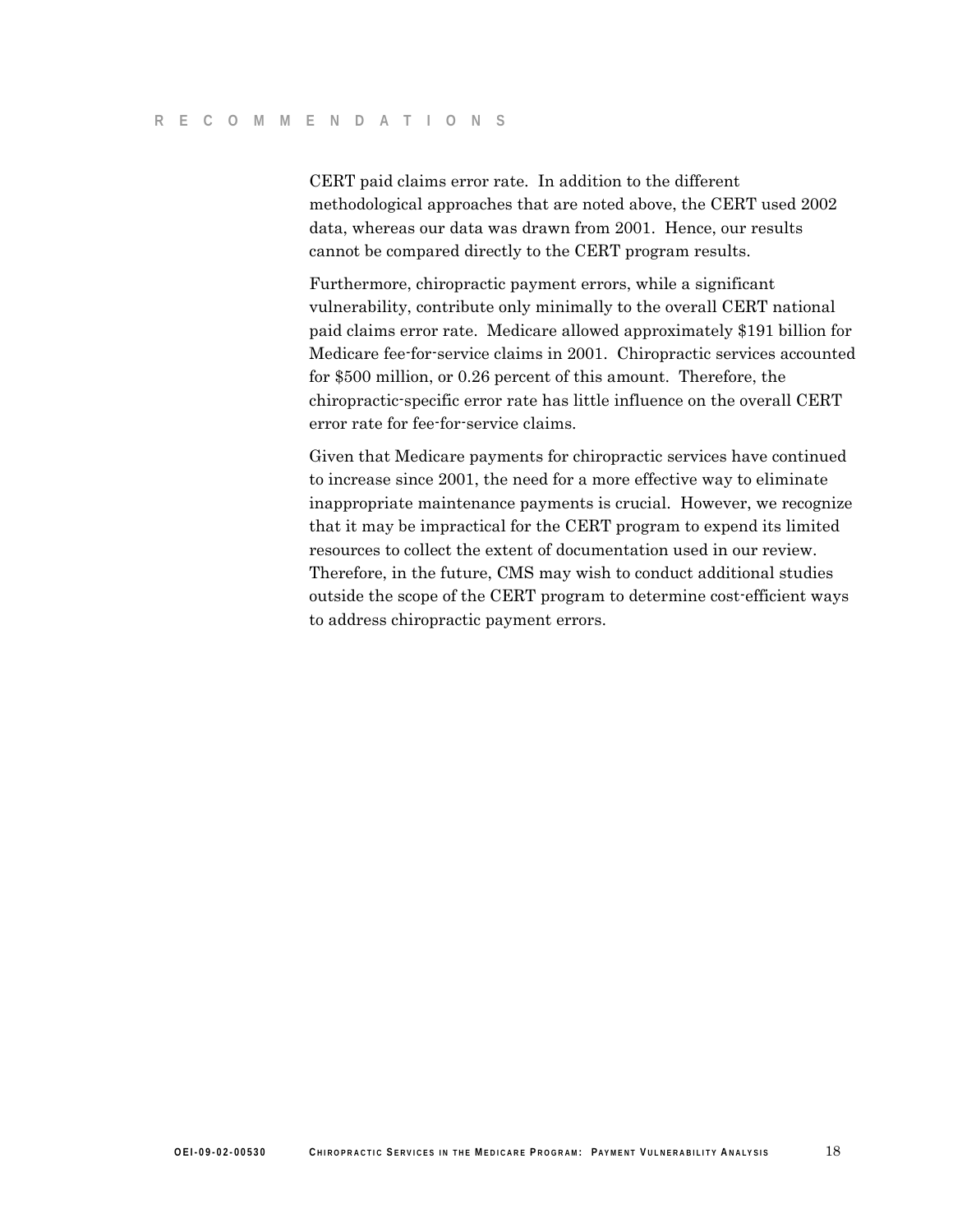# ∆ **AGENCY COMMENTS**

|                 |                                                                                                                                                                                                                                                                                                                                                                                                                                                                                                                                                                                                                                                                                                                                                                                                  | Administrator                                                                     |
|-----------------|--------------------------------------------------------------------------------------------------------------------------------------------------------------------------------------------------------------------------------------------------------------------------------------------------------------------------------------------------------------------------------------------------------------------------------------------------------------------------------------------------------------------------------------------------------------------------------------------------------------------------------------------------------------------------------------------------------------------------------------------------------------------------------------------------|-----------------------------------------------------------------------------------|
|                 |                                                                                                                                                                                                                                                                                                                                                                                                                                                                                                                                                                                                                                                                                                                                                                                                  | Washington, DC 20201<br>$\sim$                                                    |
| DATE:           | NOV 26 2004                                                                                                                                                                                                                                                                                                                                                                                                                                                                                                                                                                                                                                                                                                                                                                                      | <b>MHBV 90 PM 33 2</b><br>TCE 07 MANDER AL                                        |
| TO:             | Daniel R. Levinson<br>Acting Inspector General                                                                                                                                                                                                                                                                                                                                                                                                                                                                                                                                                                                                                                                                                                                                                   |                                                                                   |
|                 | Office of Inspector General                                                                                                                                                                                                                                                                                                                                                                                                                                                                                                                                                                                                                                                                                                                                                                      |                                                                                   |
| <b>FROM:</b>    | Mark B. McClellan, M.D., Ph.D. M<br>Administrator                                                                                                                                                                                                                                                                                                                                                                                                                                                                                                                                                                                                                                                                                                                                                | $\odot$                                                                           |
|                 | Centers for Medicare & Medicaid Services                                                                                                                                                                                                                                                                                                                                                                                                                                                                                                                                                                                                                                                                                                                                                         |                                                                                   |
| <b>SUBJECT:</b> | Office of Inspector General (OIG) Draft Report: "Chiropractic Services in<br>the Medicare Program: A Significant and Costly Vulnerability" (OEI-09-<br>02-00530)                                                                                                                                                                                                                                                                                                                                                                                                                                                                                                                                                                                                                                 |                                                                                   |
| accordingly.    | found that a significant vulnerability existed in connection with chiropractic services,<br>particularly concerning maintenance care. The Centers for Medicare & Medicaid<br>Services (CMS) has been working to identify and ameliorate improper payments<br>The CMS generally agrees with the recommendations in this report and with the OIG's<br>assertion that many chiropractors submit erroneous claims to the Medicare program.<br>While the OIG study projected that 67 percent of the chiropractic services allowed by<br>Medicare did not meet program requirements, CMS' Comprehensive Error Rate Testing<br>(CERT) program, identified a paid claims error rate of approximately 16 percent for<br>claims submitted by chiropractors in 2002. The CMS and the OIG reviewed these two | findings and concluded that differences in the methodological approaches for each |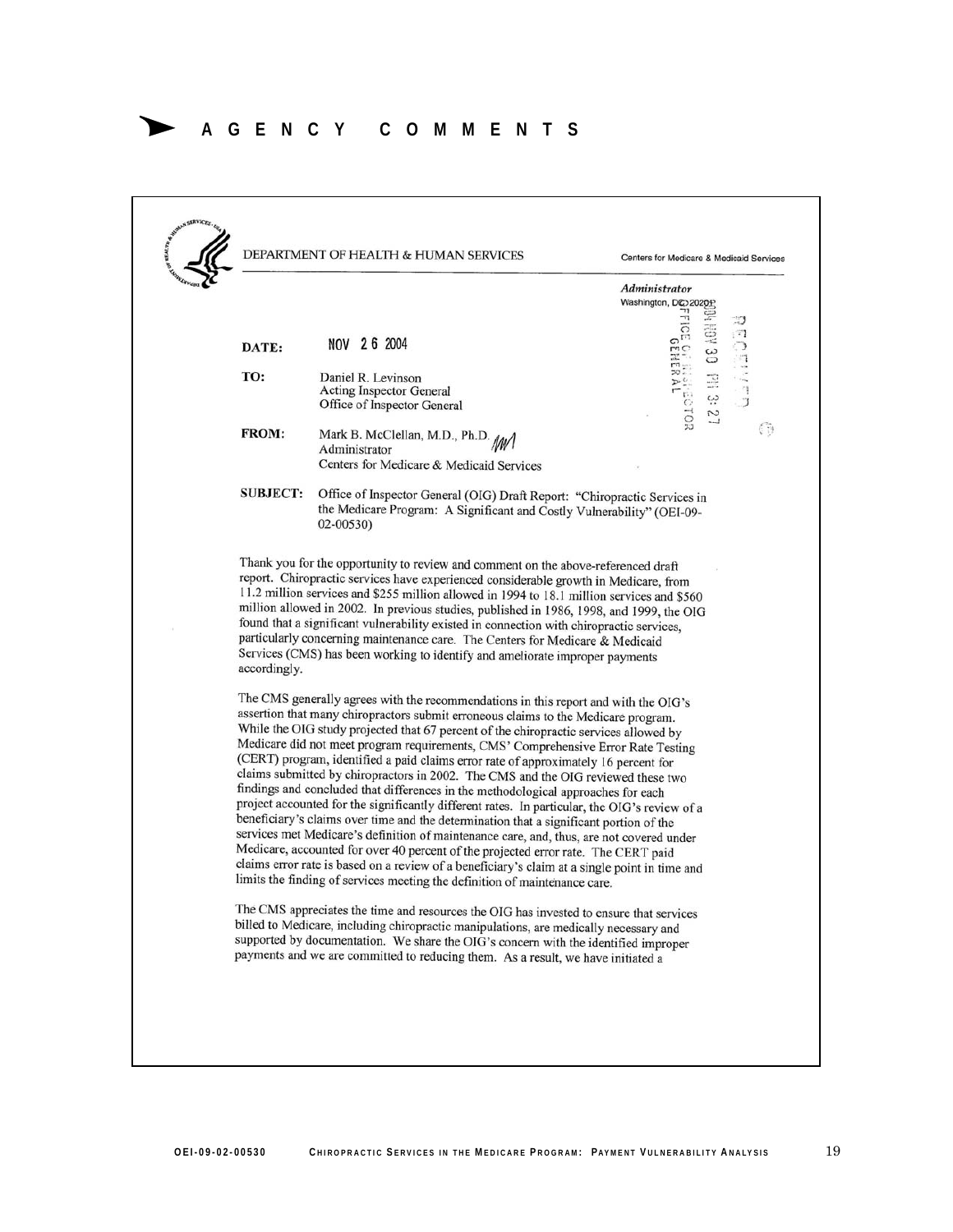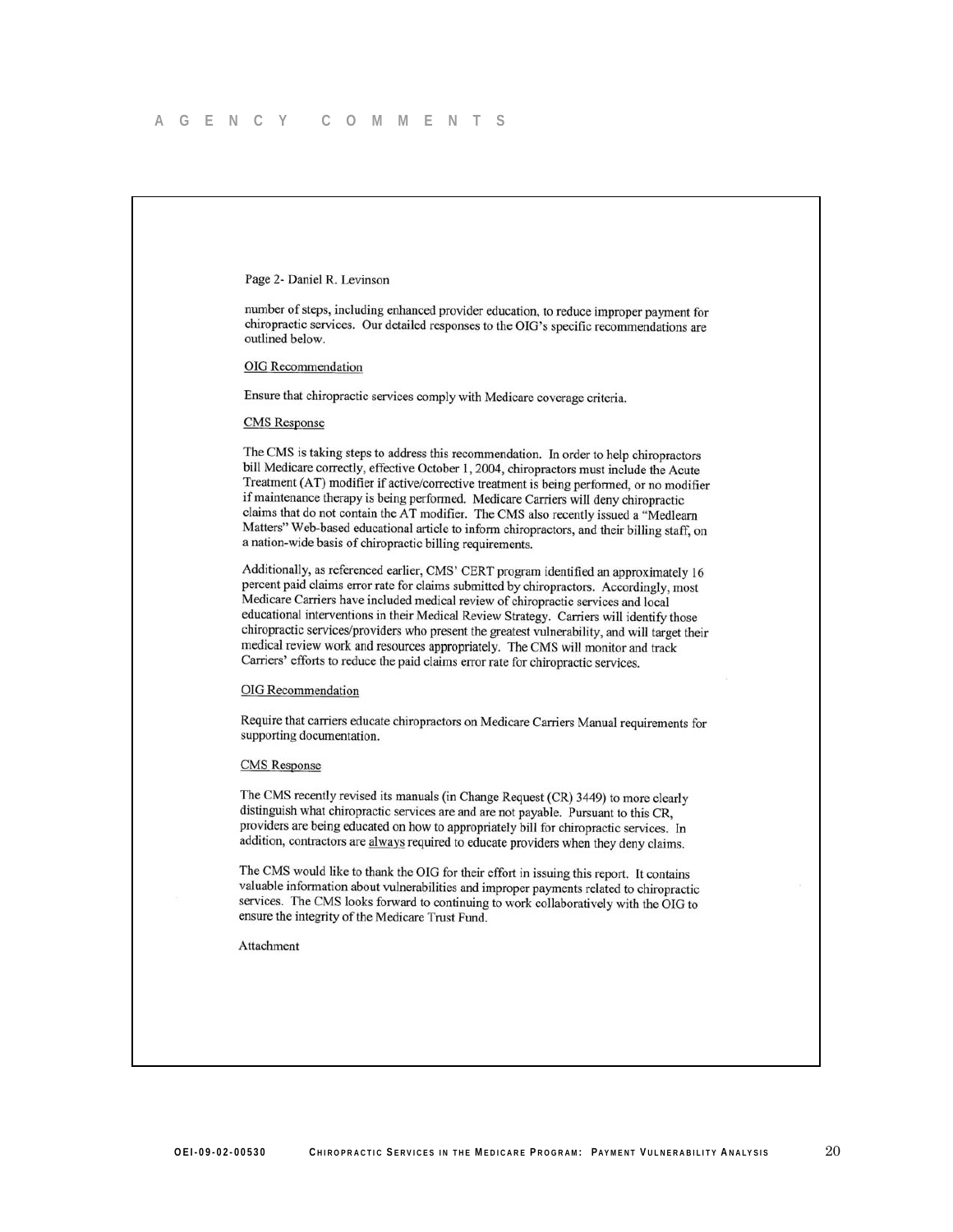### Detailed Methodology

We defined our universe for the review as allowed services provided in 2001 by chiropractors (specialty code 35). Due to an internal processing error that was only discovered during the analysis phase, our actual universe was limited to 91 percent of such services.16 From this universe of 14,497,406 services (with a total allowed amount of \$457,444,574.32), we selected a simple random sample of 400.

Next, we matched the Unique Physician Identification Number (UPIN) and carrier-assigned provider identification number of the chiropractor who submitted the claim to the national UPIN registry in order to obtain the chiropractor's name and mailing address. A significant number of claims failed this match. We first attempted a manual Internet search for these unmatched UPINs; if unsuccessful, we telephoned carrier staff in order to obtain a valid name and address.

After obtaining mailing addresses, we sent letters to each chiropractor, requesting medical and billing records for each beneficiary associated with that doctor. The letter requested that the chiropractor include all records for the beneficiary, not just those for services rendered in 2001. A significant number of these initial letters were returned as undeliverable. We used Internet searches or called carriers to obtain correct addresses. Ultimately, we were unable to contact two chiropractors, representing one sample service each; we removed these two from consideration.

If we did not receive a response within approximately 5 weeks, we sent a second letter to the initial address. The second mailing also revealed a significant number of incorrect addresses, which we resolved in the manner described above. If we received no response after the second mailing, we obtained phone and/or fax numbers from the Internet or the carriers and telephoned or faxed the nonrespondents. Although we managed to contact every chiropractor except the two mentioned above, three did not provide records, and one sent records after the study period had been closed for more than a month.

<sup>&</sup>lt;sup>16</sup> The original data was contained in five compressed files. We decompressed these files and merged them into a single population data set. However, one of the smaller files failed to read into our population data set correctly, and therefore, contributed far fewer claims than expected to the population. Most of the omitted claims were for beneficiaries with Medicare numbers associated with the Railroad Retirement Board or the State of Massachusetts.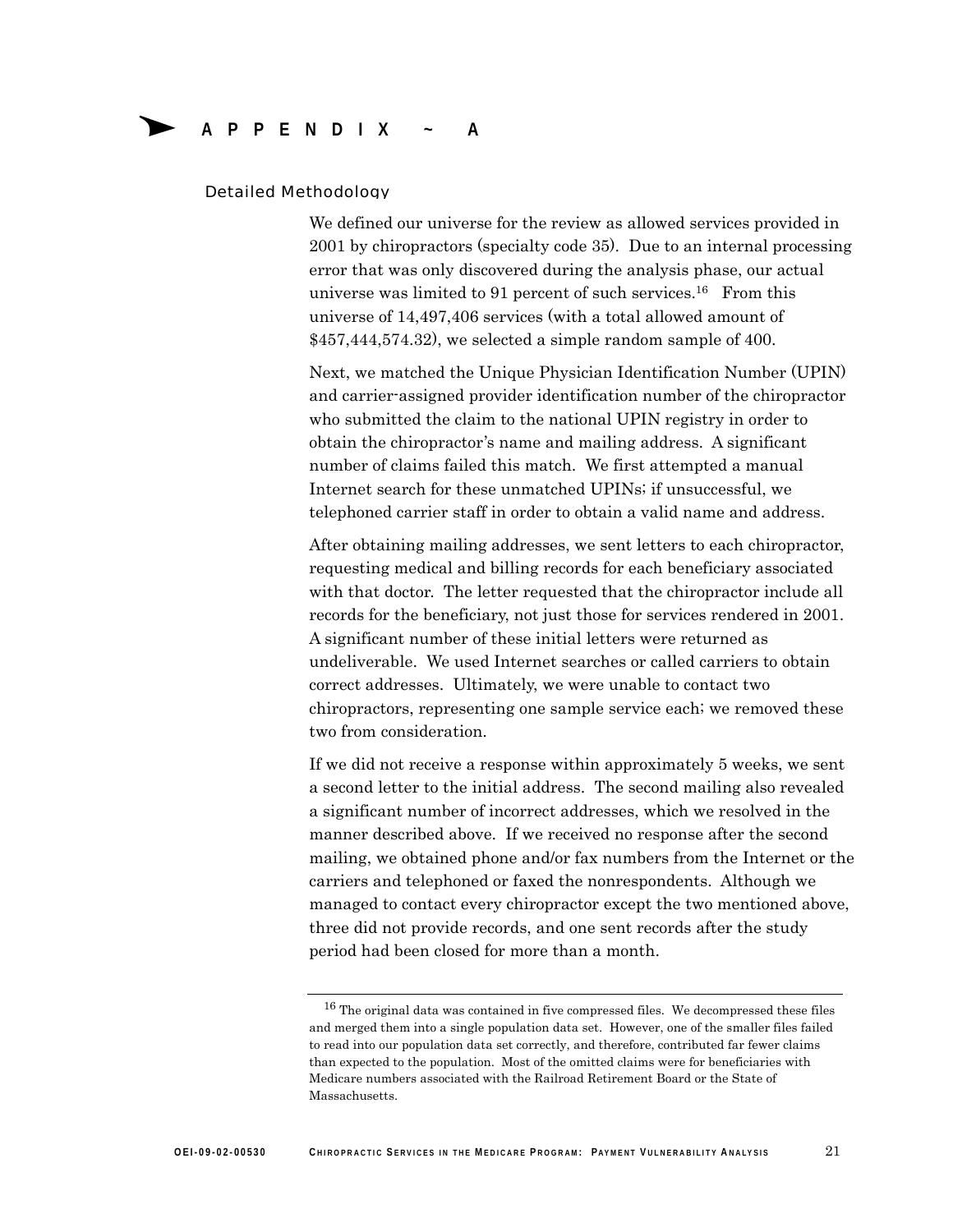We organized each record and placed it into a folder to which the beneficiary's 2001 claims history was appended. We sent these folders to our medical review contractor, who forwarded them to chiropractic consultants for review. Each consultant/reviewer is a currently practicing chiropractor with experience in reviewing Medicare claims. We had previously developed a review instrument based on Medicare coverage criteria with the assistance of the medical review contractor. Before beginning the review, we met with the chiropractors to finalize the review protocol and to orient the reviewers to its use. The review instrument solicited information about the beneficiary's chiropractic treatment as a whole and about the individual sampled service in particular; the majority of the findings are based on the individual service questions.

After reviewing the records, the chiropractors returned the completed instruments to the contractor for quality control, who then forwarded them to us for entry into a data set. All analysis of the medical reviews, which included merging our data with census and other outside sources of information, was conducted using the statistical software packages SAS and SUDAAN.

*Note on factors associated with medical necessity.* We tested medical necessity as the response variable in a logistic regression with the following factors: the number of previous services allowed for the chiropractor-beneficiary combination in 2001, the absence of a treatment plan with stated goals, the presence of CPT code 98941 on the claim, the service being in the first month of treatment, and the urban/rural characteristics of the county where the service was billed. The number of prior services, the presence of CPT code 98941, and being in the first month of treatment were significant at the 95 percent confidence level.

*Note on Figures 4 and 5.* To obtain the estimates for the proportions of chiropractic services that were not medically necessary for Figures 4 and 5, we first determined the position of the sample service in the beneficiary's series of treatments. That is, we determined, for each claim, the number of services that had been previously allowed for that chiropractor-beneficiary combination in 2001. For Figure 4, we then grouped the sample services into the categories shown in Figure 4 (1 to 12 services, 13 to 24 services, 25 or more services) depending on the number of prior services allowed and determined the proportion of services in each category that were medically unnecessary. For Figure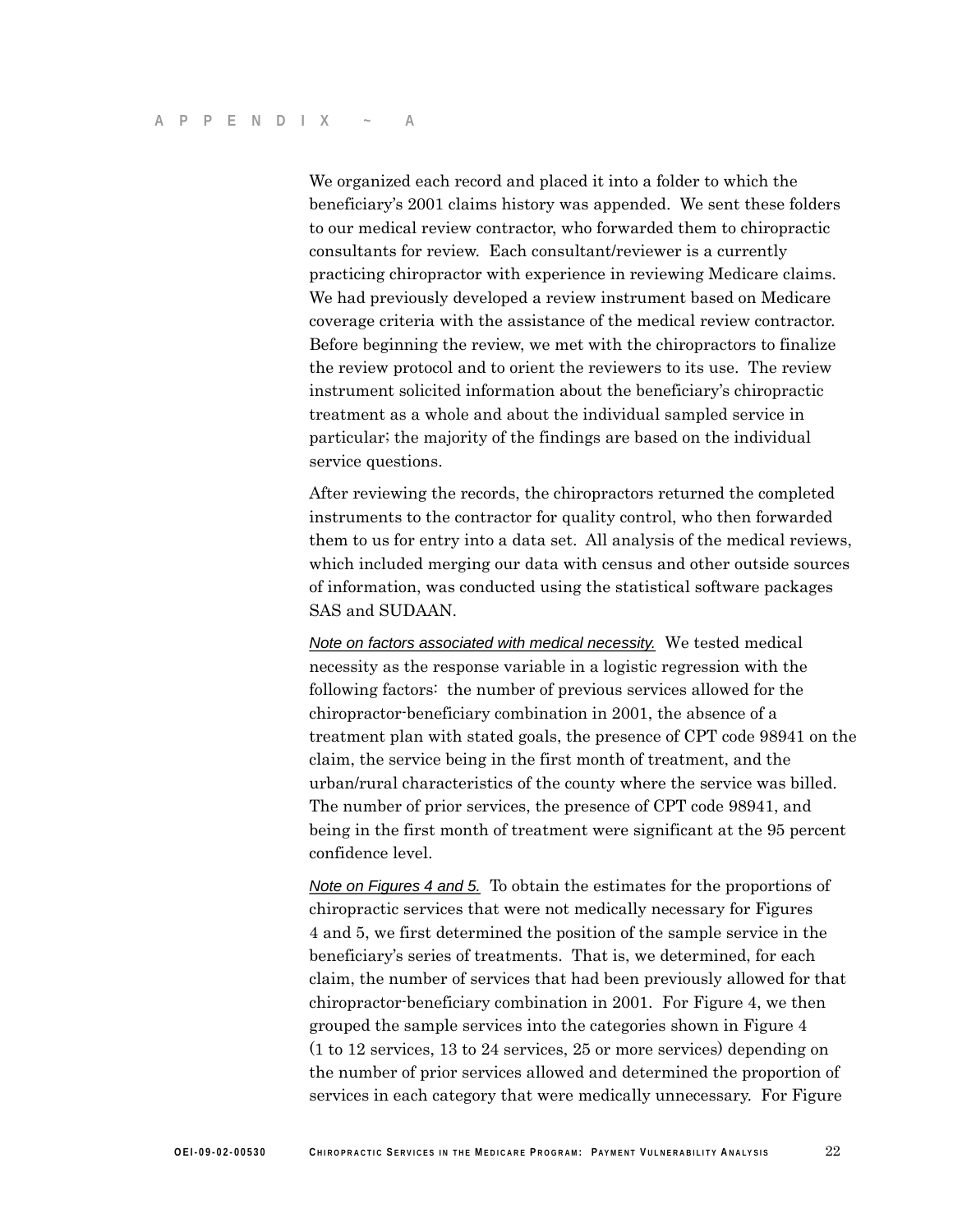5, on the other hand, we determined the proportion of all services exceeding each threshold analyzed that were medically unnecessary. Hence, the numerator (medically unnecessary services) for each estimate in Figure 5 includes all services from the "25 or more" group from Figure 4, since the highest threshold analyzed was 24 services.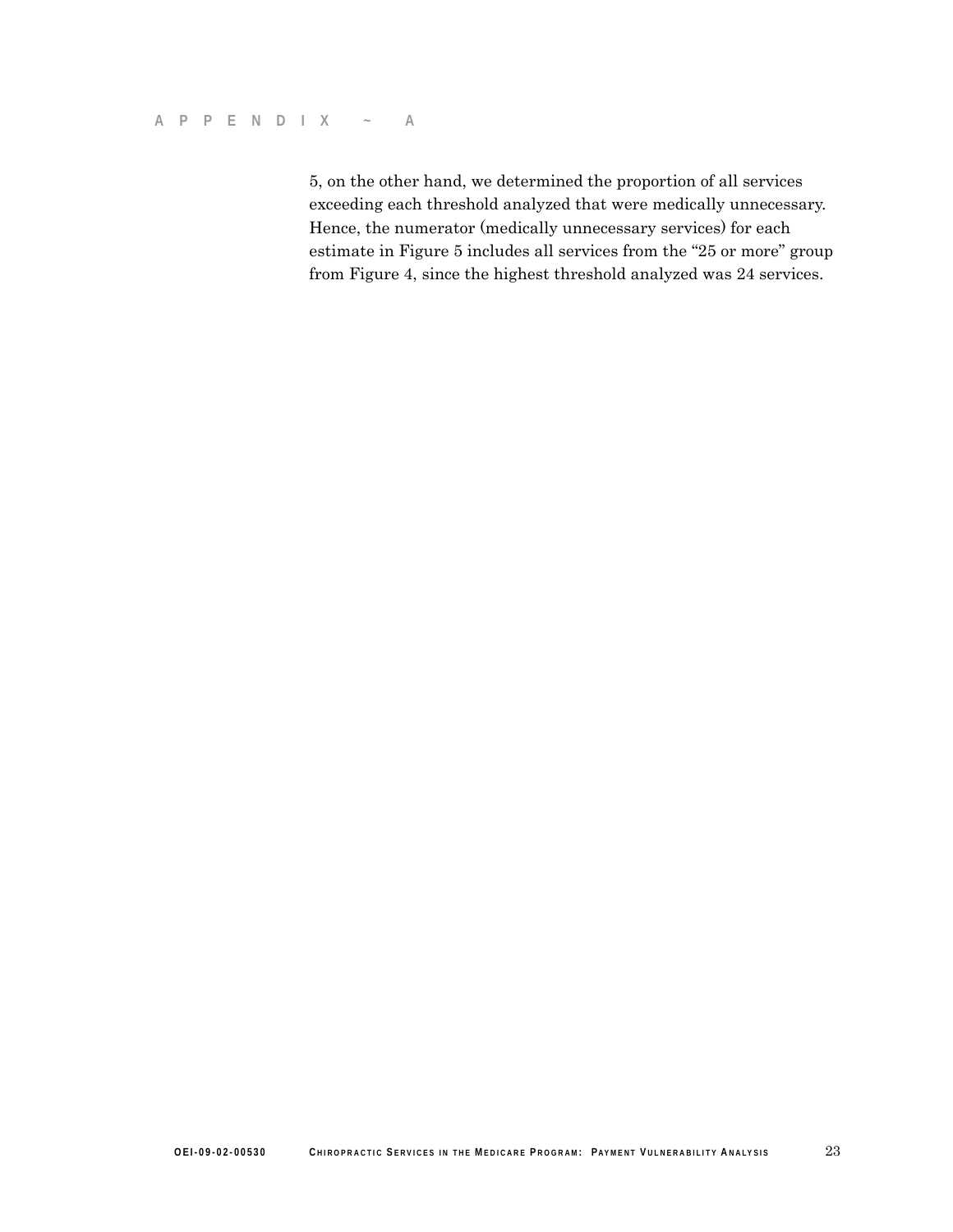# ∆ **APPENDIX ~ B**

## Further Discussion of the Effects of Removing the X-ray Requirement

National Claims History data strongly suggest that removing the X-ray requirement spurred an increase in the number of beneficiaries receiving chiropractic care. As shown in Figure A-1, the proportion of Medicare beneficiaries using chiropractic services grew fairly steadily from 4.6 percent in 1994 to 4.8 percent in 1999, at a rate that approximately mirrored that in Americans less than 65 years old.17 In 2000, the Medicare proportion jumped to 5.5 percent, roughly 2.5 times the combined increase from the previous 5 years, with no evidence that this change was reflected in the under-65 population. Medicare did not issue any policy changes other than removal of the X-ray requirement, or experience any shifts in its population (such as changes in the proportion of beneficiaries in rural areas) that would account for this increase.

### FIGURE A-1





Source: National Claims History Part B 1 Percent Files, 1994 to 2002 and Agency for Healthcare Research and Quality Medical Expenditure Panel Survey, 1996 to 2001

 $17$  The under-65 population data from the Medical Expenditure Panel Survey is only available for the years displayed.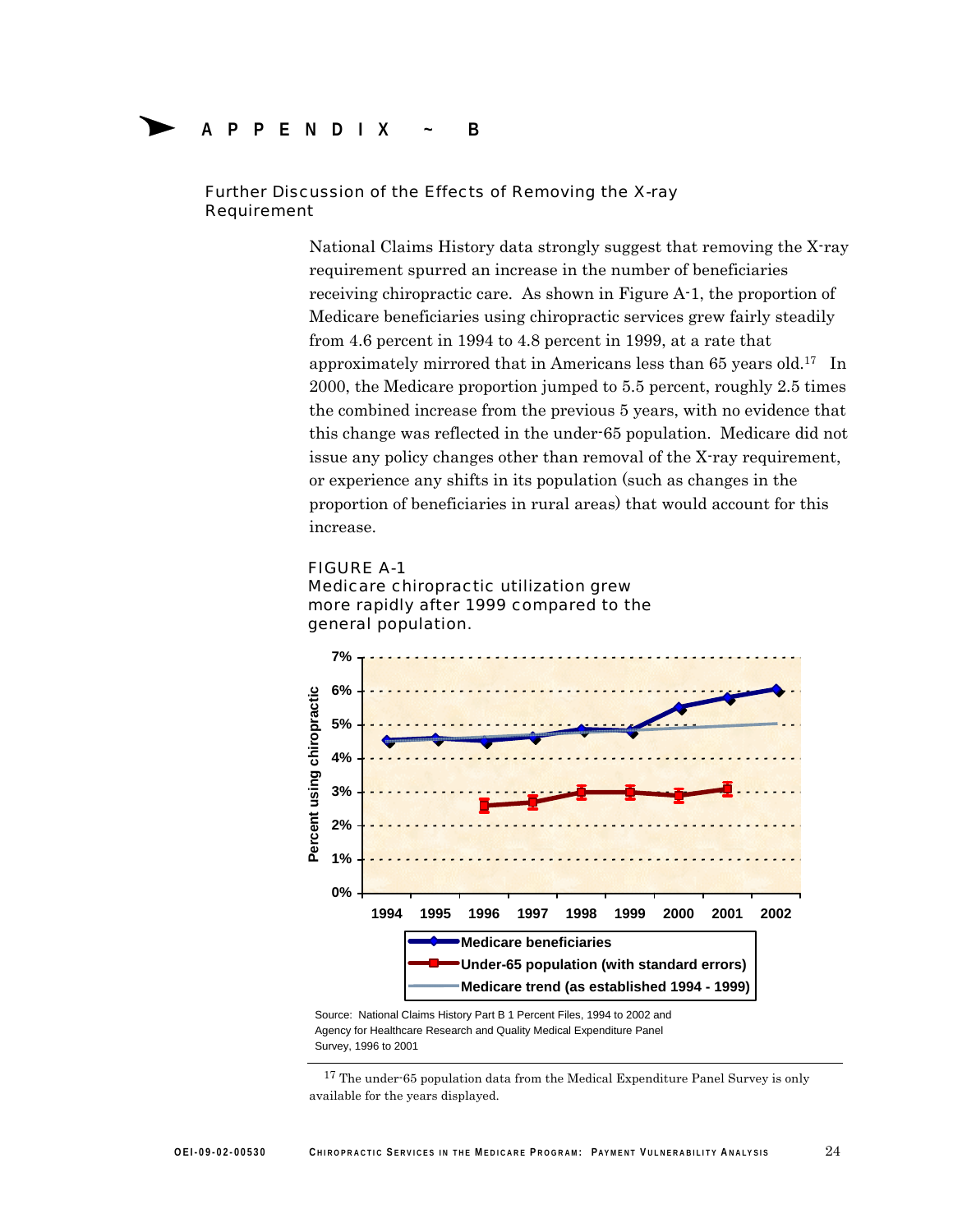We used a commercial time series program called ITSM 2000 to develop an auto-regressive moving average model of the proportion of beneficiaries who received chiropractic services in each month from January 1994 to December 1999. Using this model, we forecast this proportion and produced the upper bound of a 90 percent confidence interval for each month from January 2000 to December 2002. As shown in Figure A-2, the actual proportion of beneficiaries who received chiropractic services surpasses the 90 percent confidence upper bound of our projection in nearly every month since the removal of the X-ray requirement.

## FIGURE A-2

Elimination of the X-ray requirement coincides with greater-than-expected growth in the proportion of beneficiaries who receive chiropractic services.



Source: National Claims History Part B 1 Percent Files, 1994 to 2002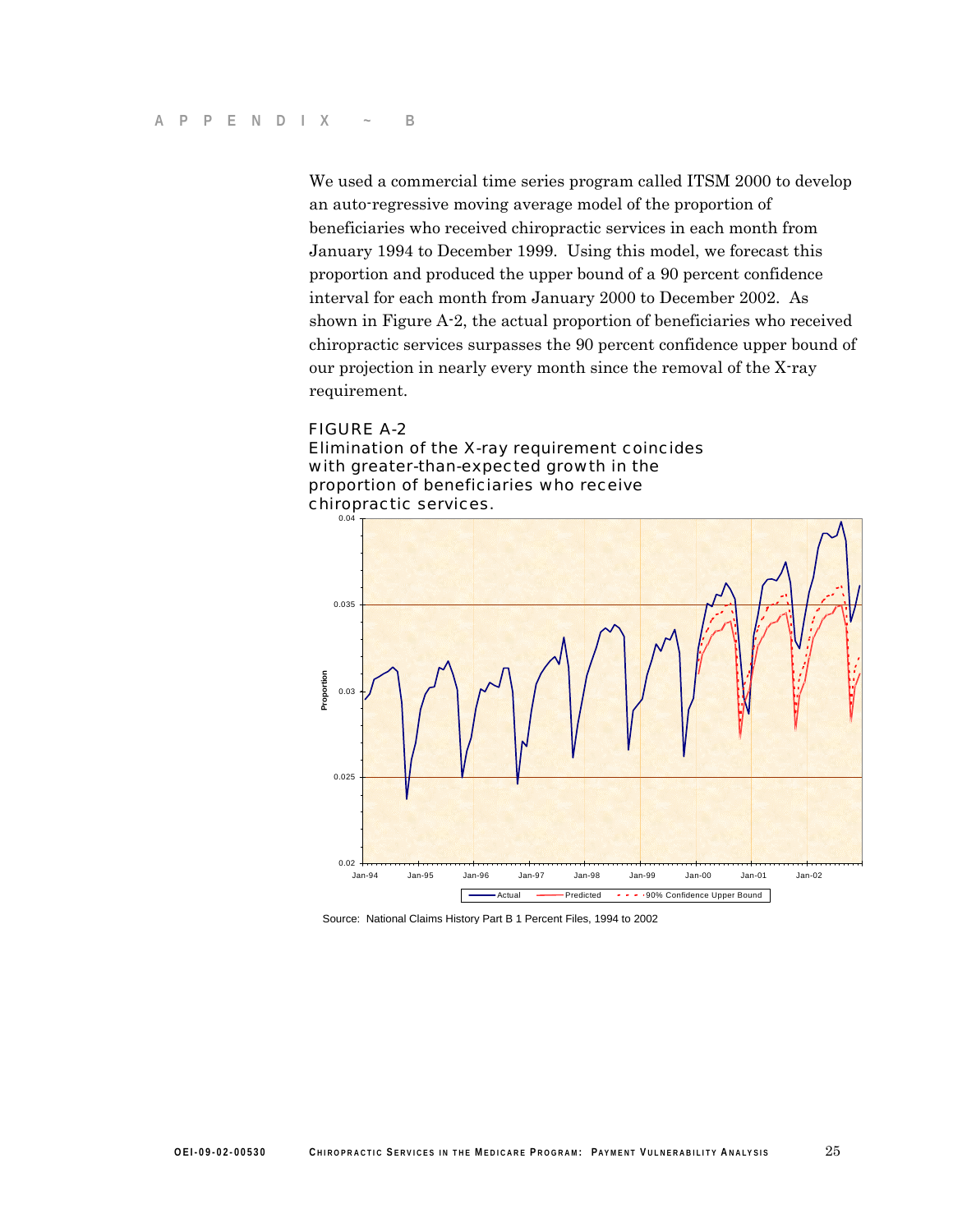As shown in Figure A-3, the number of "new" chiropractic beneficiaries (those who had never previously received a chiropractic service in Medicare), increased dramatically after the removal of the X-ray requirement, from approximately 441,000 beneficiaries in 1999 to 565,000 beneficiaries in 2000.18 One possible explanation stems from Medicare's inability to pay for diagnostic tests ordered or performed by a chiropractor. Although a radiologist or medical physician may order and be reimbursed for tests on a patient referred by a chiropractor, the cost for X-rays may be assumed by the chiropractor or passed on to the beneficiary in many cases. Prior to January 2000, many chiropractors and beneficiaries may have been unwilling to shoulder the cost for X-rays, and hence the requirement may have served as a cost barrier to covered chiropractic care.

### FIGURE A-3





Source: National Claims History Part B 1 Percent Files, 1994 to 2002

<sup>18</sup> We used the 1 percent National Claims History files from 1994 to 2002 to formulate the numbers of "new" beneficiaries. Therefore, it is possible that some of the "new" chiropractic beneficiaries in each year shown had actually received chiropractic services sometime prior to 1994.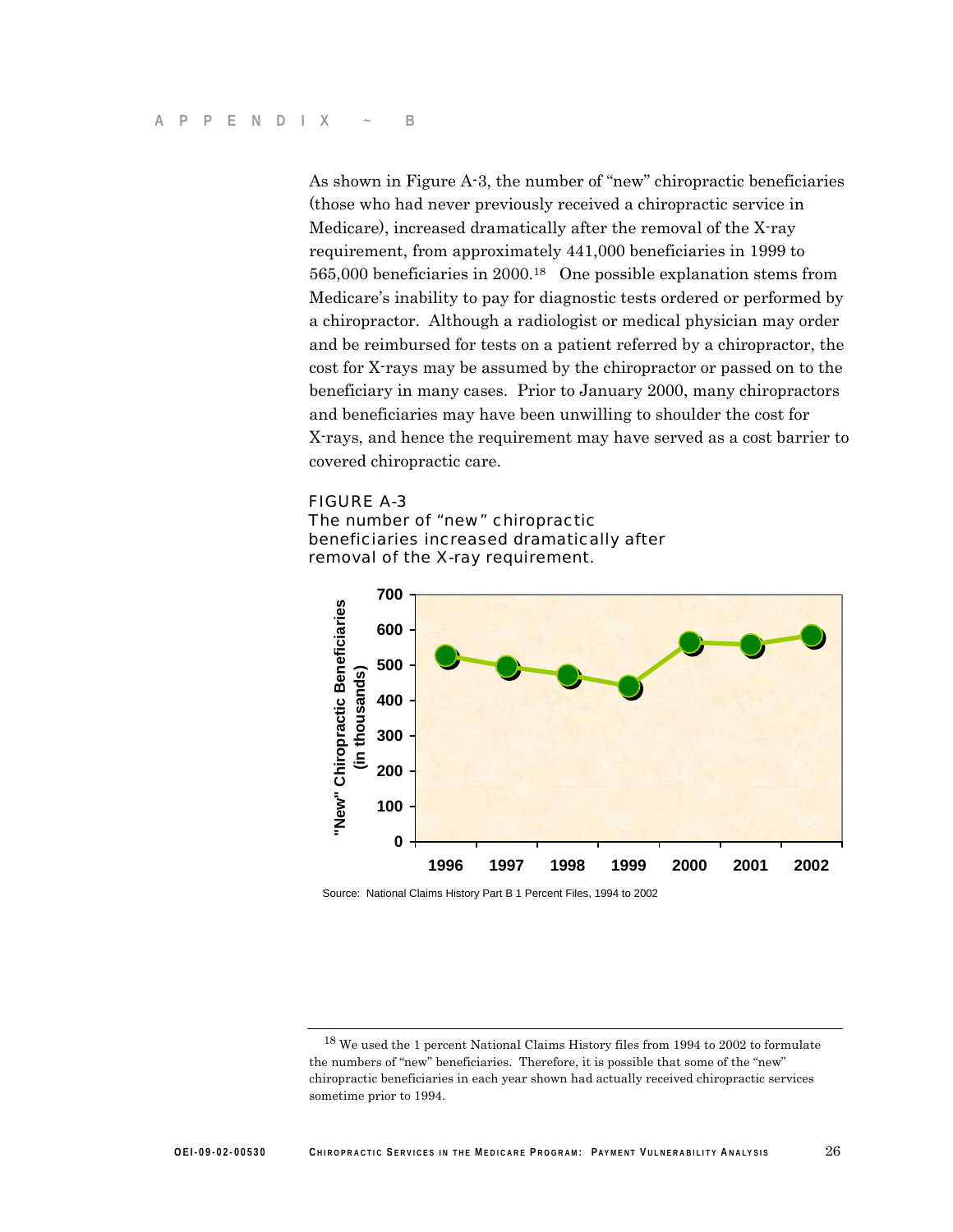$\begin{array}{ccccccccccccccccccl} A & P & P & E & N & D & I & X & & \sim & C \end{array}$ 

# **Confidence Intervals for Selected Statistics**

| <b>Statistic</b>                                                                           | N   | <b>Point Estimate</b> | 95% Confidence Interval        |
|--------------------------------------------------------------------------------------------|-----|-----------------------|--------------------------------|
| Total amount improperly allowed for chiropractic<br>services                               | 400 | \$285 million         | \$263 million to \$306 million |
| Proportion of chiropractic services that were<br>noncovered, miscoded, and/or undocumented | 397 | 0.67                  | 0.62 to 0.71                   |
| Proportion of chiropractic services that were<br>noncovered                                | 397 | 0.57                  | $0.52$ to $0.62$               |
| Proportion of chiropractic services that were<br>miscoded                                  | 397 | 0.16                  | $0.12$ to $0.20$               |
| Proportion of chiropractic services that were<br>undocumented                              | 397 | 0.06                  | $0.04$ to $0.08$               |
| Proportion of chiropractic services that had at<br>least two errors                        | 397 | 0.12                  | $0.09$ to $0.16$               |
| Amount allowed for medically unnecessary<br>services                                       | 400 | \$251 million         | \$228 million to \$274 million |
| Proportion of services that were medically<br>unnecessary                                  | 397 | 0.55                  | $0.50 \text{ to } 0.60$        |
| Amount allowed for maintenance services                                                    | 400 | \$186 million         | \$164 million to \$209 million |
| Proportion of services that were maintenance                                               | 397 | 0.40                  | $0.36$ to $0.45$               |
| Amount allowed for other medically unnecessary<br>services                                 | 400 | \$65 million          | \$49 million to \$81 million   |
| Proportion of services that were medically<br>unnecessary for other reasons                | 397 | 0.14                  | $0.11$ to $0.18$               |
| Amount allowed for services other than manual<br>manipulation of the spine                 | 400 | \$24 million          | \$14 million to \$35 million   |
| Proportion of services that were other than<br>manual manipulation of the spine            | 397 | 0.05                  | $0.03$ to $0.08$               |
| Total amount allowed for noncovered services                                               | 400 | \$261 million         | \$238 million to \$283 million |
| Net excess amount allowed for miscoded services                                            | 400 | \$15 million          | \$9 million to \$20 million    |

OEI-09-02-00530

 $\sim$ 

27

 $\mathcal{L}$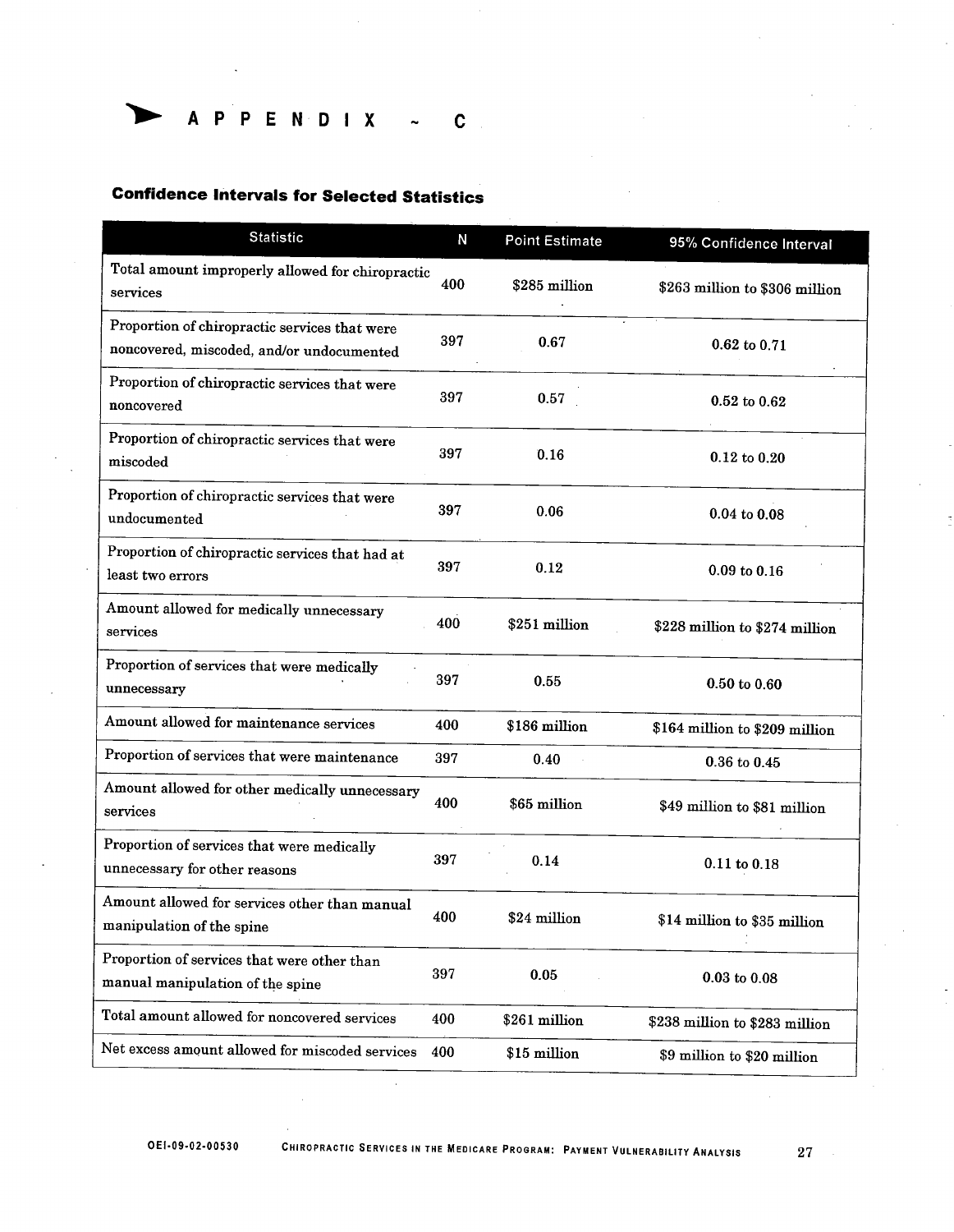### A P P E N D I X  $\mathbf{C}$  $\sim$

# **Confidence Intervals for Selected Statistics, cont.**

| <b>Statistic</b>                                                                                                                           | N   | <b>Point Estimate</b> | 95% Confidence Interval       |
|--------------------------------------------------------------------------------------------------------------------------------------------|-----|-----------------------|-------------------------------|
| Amount allowed for undocumented services                                                                                                   | 400 | \$27 million          | \$16 million to \$38 million  |
| Allowed amount counted multiple times for<br>services with multiple errors                                                                 | 400 | \$18 million          | \$11 million to \$25 million  |
| Ratio of maintenance services to medically<br>unnecessary services                                                                         | 218 | 0.74                  | $0.68$ to $0.80$              |
| Proportion of other medically unnecessary<br>services that were not therapeutic or did not<br>provide a reasonable expectation of recovery | 57  | 0.61                  | $0.49$ to $0.74$              |
| Total amount allowed for documented spinal<br>manipulations billed with an incorrect code                                                  | 400 | \$85 million          | \$66 million to \$104 million |
| Proportion of services billed with CPT code<br>98942 that were upcoded                                                                     | 26  | 0.69                  | 0.51 to 0.87                  |
| Proportion of services billed with CPT code<br>98941 that were upcoded                                                                     | 143 | 0.21                  | 0.14 to 0.27                  |
| Proportion of services that were undocumented                                                                                              | 397 | 0.06                  | $0.04$ to $0.09$              |
| Proportion of services that failed to meet at least<br>one supporting documentation requirement                                            | 373 | 0.94                  | $0.91$ to $0.96$              |
| Proportion of documented services not supported<br>by an evaluation that met Medicare guidelines                                           | 373 | 0.34                  | $0.29$ to $0.39$              |
| Proportion of documented services not supported<br>by any evaluation                                                                       | 373 | 0.26                  | 0.21 to 0.30                  |
| Proportion of documented services associated<br>with an evaluation that fails requirements                                                 | 373 | 0.08                  | $0.05$ to $0.11$              |
| Proportion of services with a proper evaluation<br>that do not have a diagnosis meeting guidelines                                         | 250 | 0.33                  | $0.27$ to $0.39$              |

28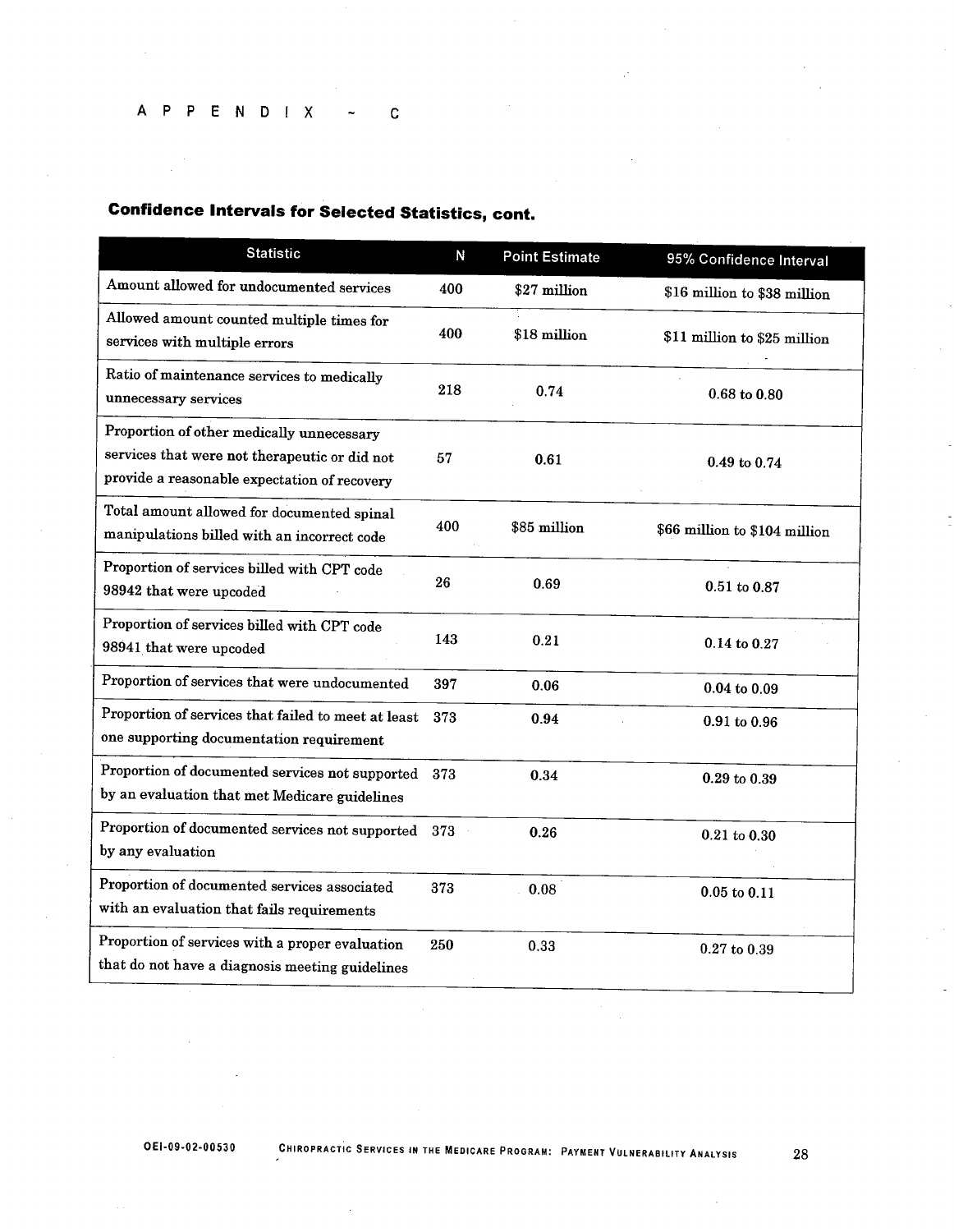# A P P E N D I X  $\sim$  . C

 $\Delta$ 

# **Confidence Intervals for Selected Statistics, cont.**

| <b>Statistic</b>                                                                                   | N   | <b>Point Estimate</b> | 95% Confidence Interval |
|----------------------------------------------------------------------------------------------------|-----|-----------------------|-------------------------|
| Proportion of services with a proper evaluation<br>that have no diagnosis in record                | 250 | 0.29                  | $0.23$ to $0.34$        |
| Proportion of services with a proper evaluation<br>that have a non-subluxation diagnosis in record | 250 | 0.04                  | $0.02$ to $0.07$        |
| Proportion of services with a proper evaluation<br>that have a subluxation diagnosis in record     | 250 | 0.67                  | 0.61 to 0.73            |
| Proportion of services provided as part of a<br>written plan of care                               | 373 | 0.28                  | 0.23 to 0.32            |
| Proportion of plans with goals and measures                                                        | 103 | 0.23                  | $0.15$ to $0.31$        |
| Proportion of plans with goals that are medically<br>unnecessary                                   | 35  | 0.14                  | $0.03$ to $0.26$        |
| Proportion of plans without goals that are<br>medically unnecessary                                | 338 | 0.61                  | $0.56$ to $0.66$        |
| Proportion of services where no evaluation for<br>contraindications has occurred                   | 397 | 0.66                  | 0.61 to 0.71            |
| Proportion of services with evaluations which<br>revealed contraindications                        | 135 | 0.21                  | 0.14 to 0.28            |
| Proportion of services with contraindications<br>where risks outweighed benefits                   | 28  | 0.18                  | $0.04$ to $0.32$        |
| Proportion of all services where risks from<br>contraindications outweighed benefits               | 397 | 0.01                  | $0.00$ to $0.03$        |
| Proportion of services where 12 or fewer prior<br>services allowed that are medically unnecessary  | 324 | 0.50                  | $0.45$ to $0.56$        |
| Proportion of services where 13 to 24 prior<br>services allowed that are medically unnecessary     | 55  | 0.67                  | 0.55 to 0.80            |
| Proportion of services where more than 24 prior<br>services allowed that are medically unnecessary | 18  | 1.00                  | 0.81 to 1.00            |

 $\sim 29$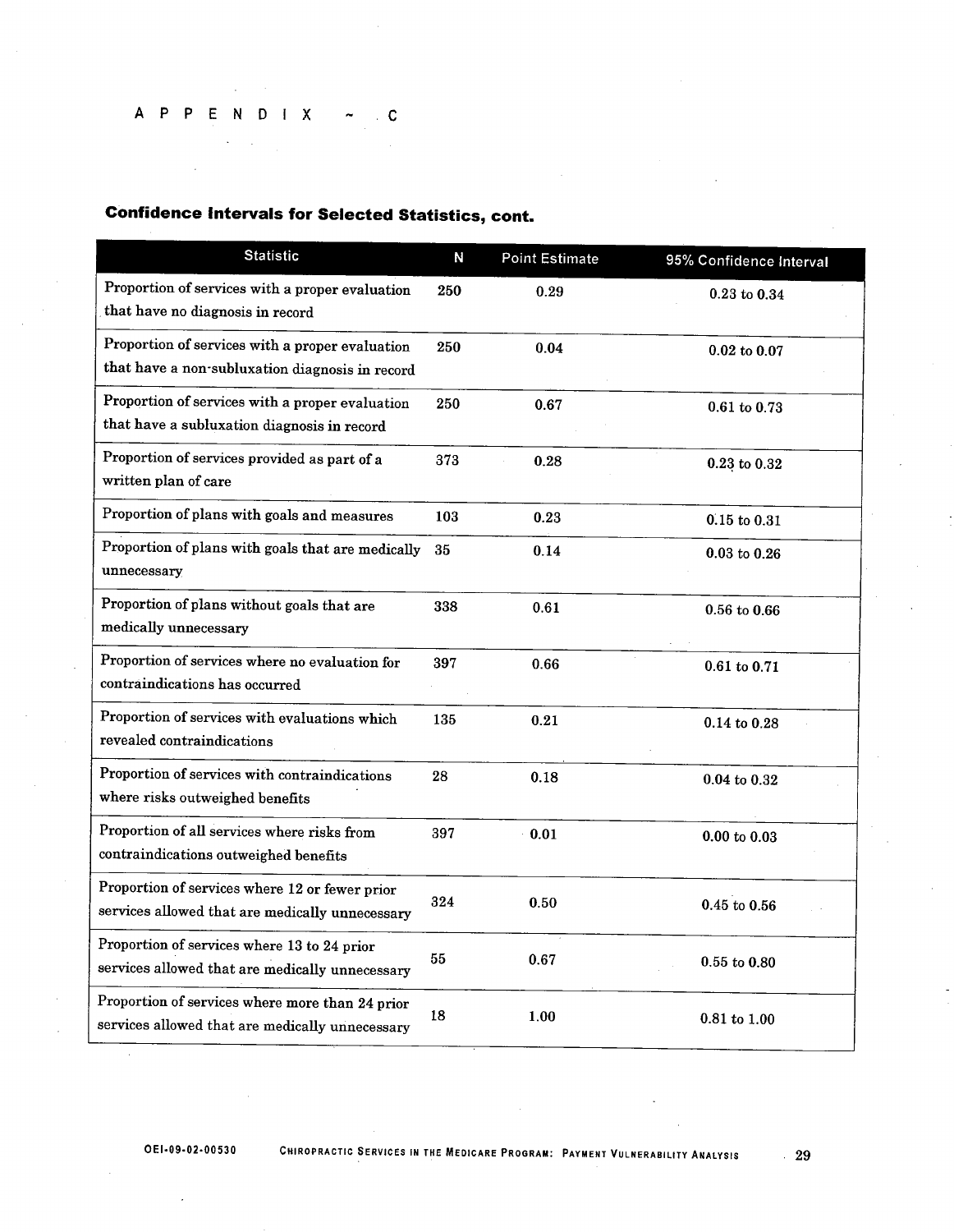

# Significance Tests for Selected Comparisons

| Comparison                                                                                | <b>Test Result</b>                    | P-value  |        |
|-------------------------------------------------------------------------------------------|---------------------------------------|----------|--------|
| Medically unnecessary services by number of 12 or fewer services versus 13 to 24 services |                                       | $-2.45$  | 0.0146 |
| services, <i>pairwise</i> t-tests                                                         | 12 or fewer services versus more than | $-17.87$ | 0.0000 |
| $(Bonferroni threshold = 0.016667)$                                                       | 24 services                           |          |        |
|                                                                                           | 13 to 24 services versus more than    | $-5.17$  | 0.0000 |
|                                                                                           | 24 services                           |          |        |
| Medically unnecessary services by presence of a treatment plan with specific goals,       | 24.91                                 | 0.0000   |        |
| chi-square test                                                                           |                                       |          |        |